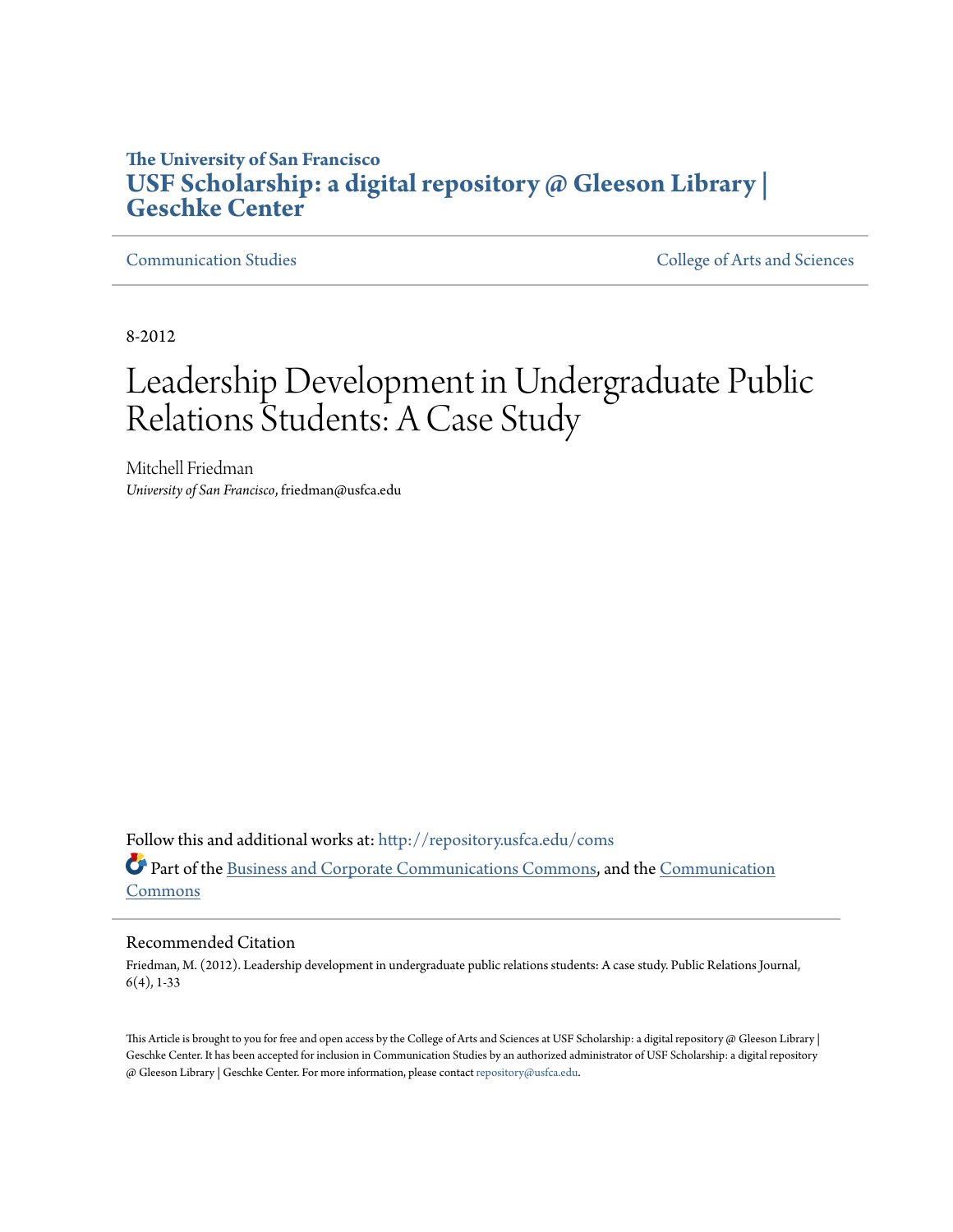#### Leadership Development in Undergraduate Public Relations Students: A Case Study

Mitchell Friedman, Ed.D., APR Associate Dean, Career Development and Student Affairs Presidio Graduate School San Francisco, CA

This qualitative case study considered the relationship between a Public Relations Student Society of America (PRSSA) chapter at a public state university in Northern California and its local Public Relations Society of America (PRSA) affiliate chapter. Its purpose was to explore student perceptions of the contributions of this relationship to what they learned about leadership while serving as club officers. Research was conducted during the fall semester 2010.

The study explored efforts designed to help PRSSA chapter officers fulfill individual responsibilities. Local and national PRSA representatives provided advice and counsel through diverse channels, the intent of which was to help PRSSA chapter officers meet the challenges of their respective roles. These industry professionals in turn observed leadership development in the students included in this study.

The study also probed student views on leadership related to their PRSSA chapter officer experience. The officers who participated in the study adopted a leadership purpose grounded in advising and guiding fellow students who aspired to enter the public relations profession. Learning about what public relations people do, the different environments in which they work, making contacts, and identifying internship and job opportunities was deemed fundamental for fulfilling this purpose. Chapter officers thus participated in national PRSSA events and activities sponsored by their local PRSA affiliate chapter, and also planned and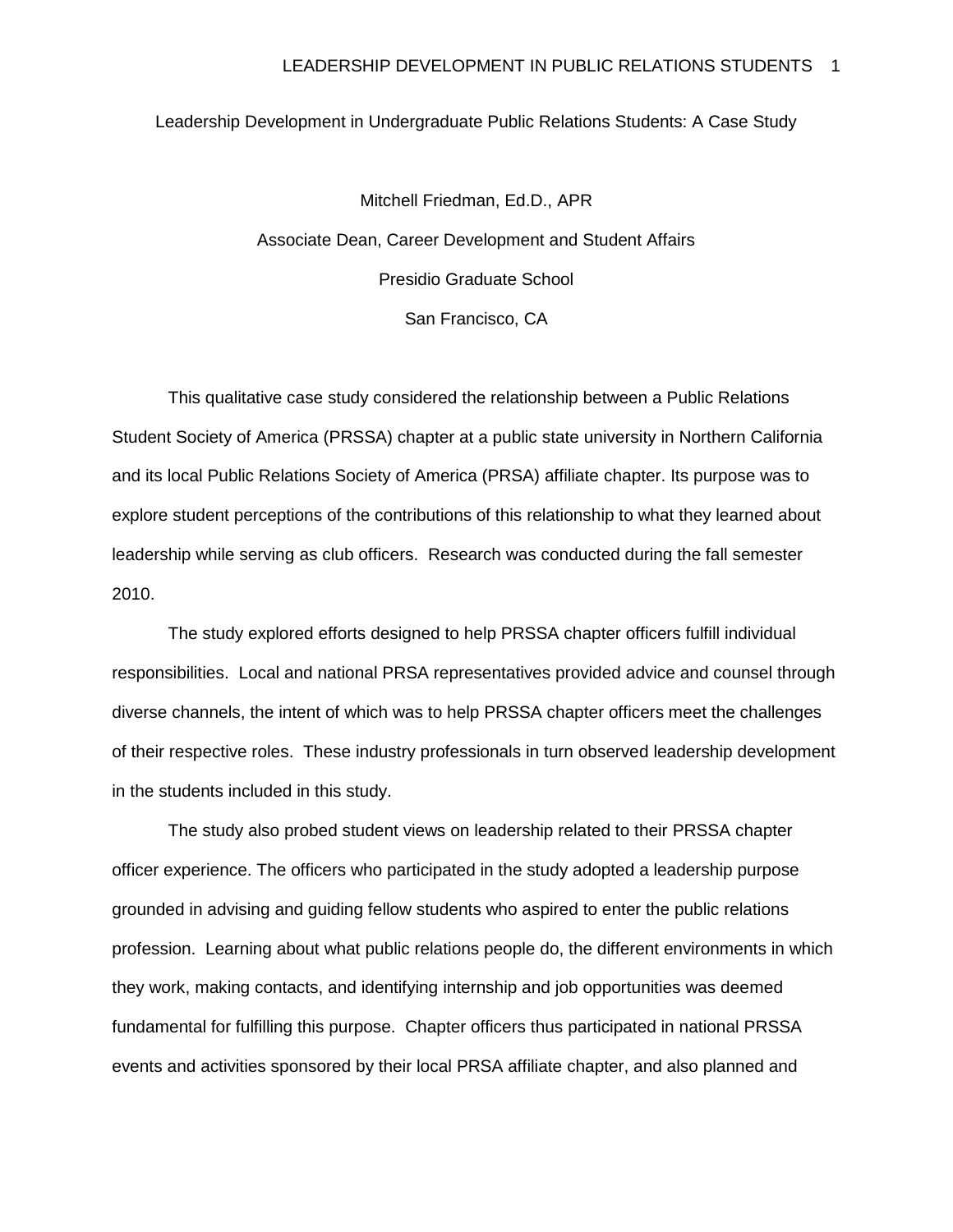promoted programs to build a necessary base of knowledge and experience to fulfill their responsibilities.

This study added to the body of knowledge on leadership development in undergraduate public relations students, a topic that had received minimal attention in previous research. In basing results upon data collected through qualitative research methods, moreover, this study began to fill the void in empirical data on student perceptions of the PRSSA experience. Finally, this study added to the understanding of how PRSA and PRSSA undertake leadership development of future practitioners.

#### **Literature Review**

The literature on three topics proved relevant for this study. The first considered was undergraduate public relations education, with a focus on student learning about leadership particularly through participation in PRSSA.

A study conducted for the 1998 NCA (National Communications Association) summer conference served as the starting point. It yielded a public relations curriculum model with experiential components including participation in public relations clubs—albeit with neither detail nor related learning outcomes (Toth, 1999). A separate study identified public relationsspecific "applied competencies" expected of students who completed a bachelor's degree program, which included leadership in activities such as PRSSA. Again, no further information on these activities was provided (Neff, Walker, Smith, & Creedon, 1999).

These NCA conference discussions proved pivotal as they guided the final recommendations of the 1999 Commission on Public Relations Education Report, "Public Relations Education for the 21<sup>st</sup> Century: A Port of Entry" (Commission on Public Relations Education, 1999). Twelve assumptions guided this work, including that "graduates of public relations programs should be . . . ethical leaders appreciative of cultural diversity and the global society" and "public relations practitioners and educators should be leaders in building understanding that public relations has a fundamental responsibility to society and adds value"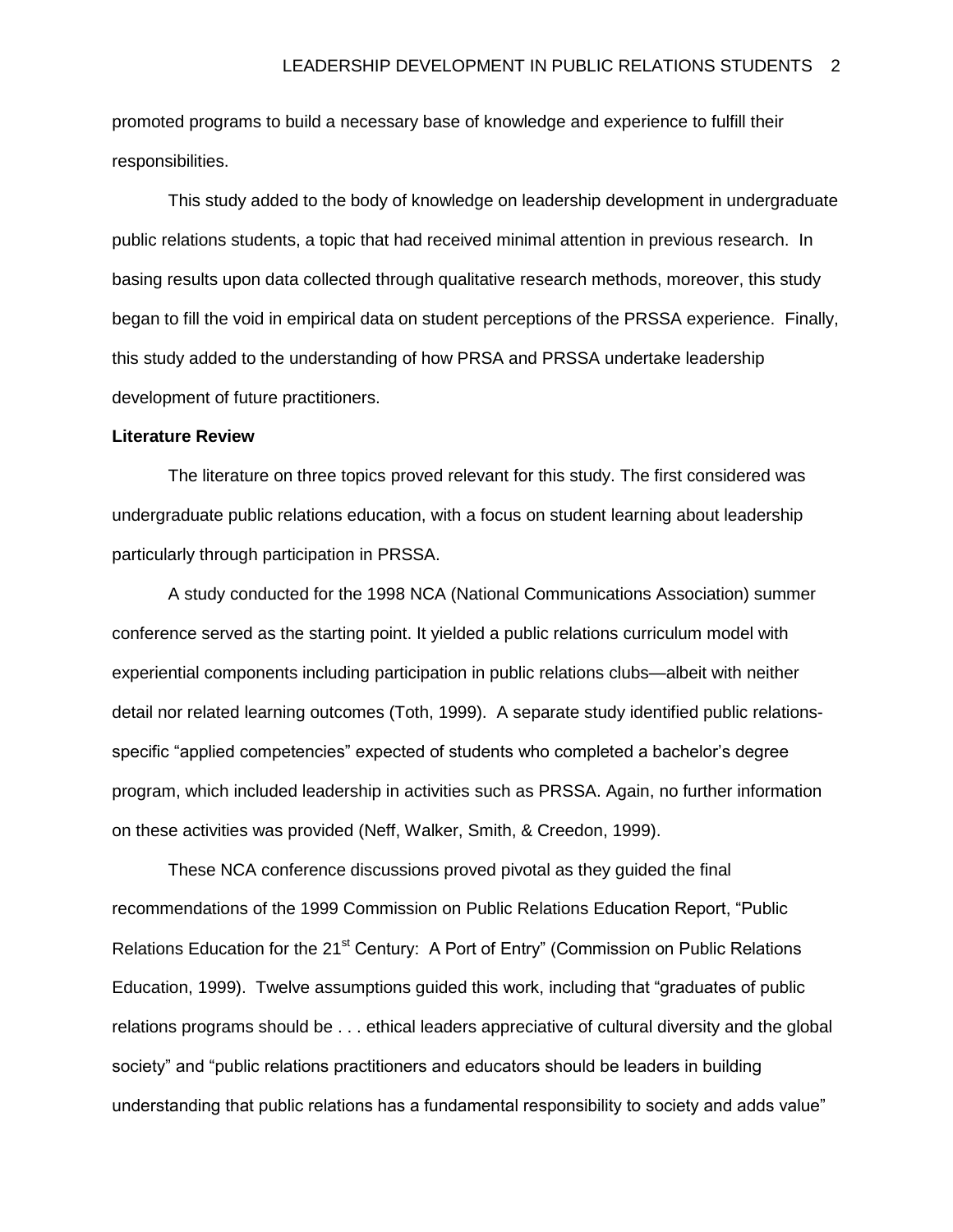(p. 9).

Moreover, this report concluded, "the purpose of an undergraduate degree in public relations is to prepare students for an entry-level position in public relations and to assume a leadership role over the course of their careers in advancing the profession" (p. 11). Greater support for PRSSA was recommended, although benefits students gained by participation, including leadership development, were not explored.

The Commission on Public Relations Education's most recent report, "Public Relations for the 21<sup>st</sup> Century: The Professional Bond" (Commission on Public Relations Education, 2006), highlighted the need for academic programs to prepare students for the evolution of public relations from a set of technical skills into an increasingly strategic, professional, and management-focused effort. Critical knowledge, skills, and traits were delineated, including "integrity as team participants and leaders" (p. 43).

The 2006 report also encouraged undergraduate students to join a professional or preprofessional organization. Such organizations through university-based chapters also "provide (students) with opportunities to experience leadership" (p. 75). Yet little indication of what leadership means in these contexts was provided.

These reports pointed to a need for classroom instruction that incorporated experiential learning so students could cultivate skills in leadership and other areas (Commission on Public Relations Education, 2006; Toth, 1999). To this end, Bush (2009) identified leadership as an outcome of participation in student public relations agencies yet neither defined the concept nor considered how students cultivated skills.

Neff (2002) integrated a leadership process and service-learning component into the principles of public relations course, with students participating in a leadership training opportunity. Yet she merely outlined this option, without offering either empirical support for its effectiveness in achieving learning outcomes or grounding the course in a concept of leadership relevant to undergraduate public relations students.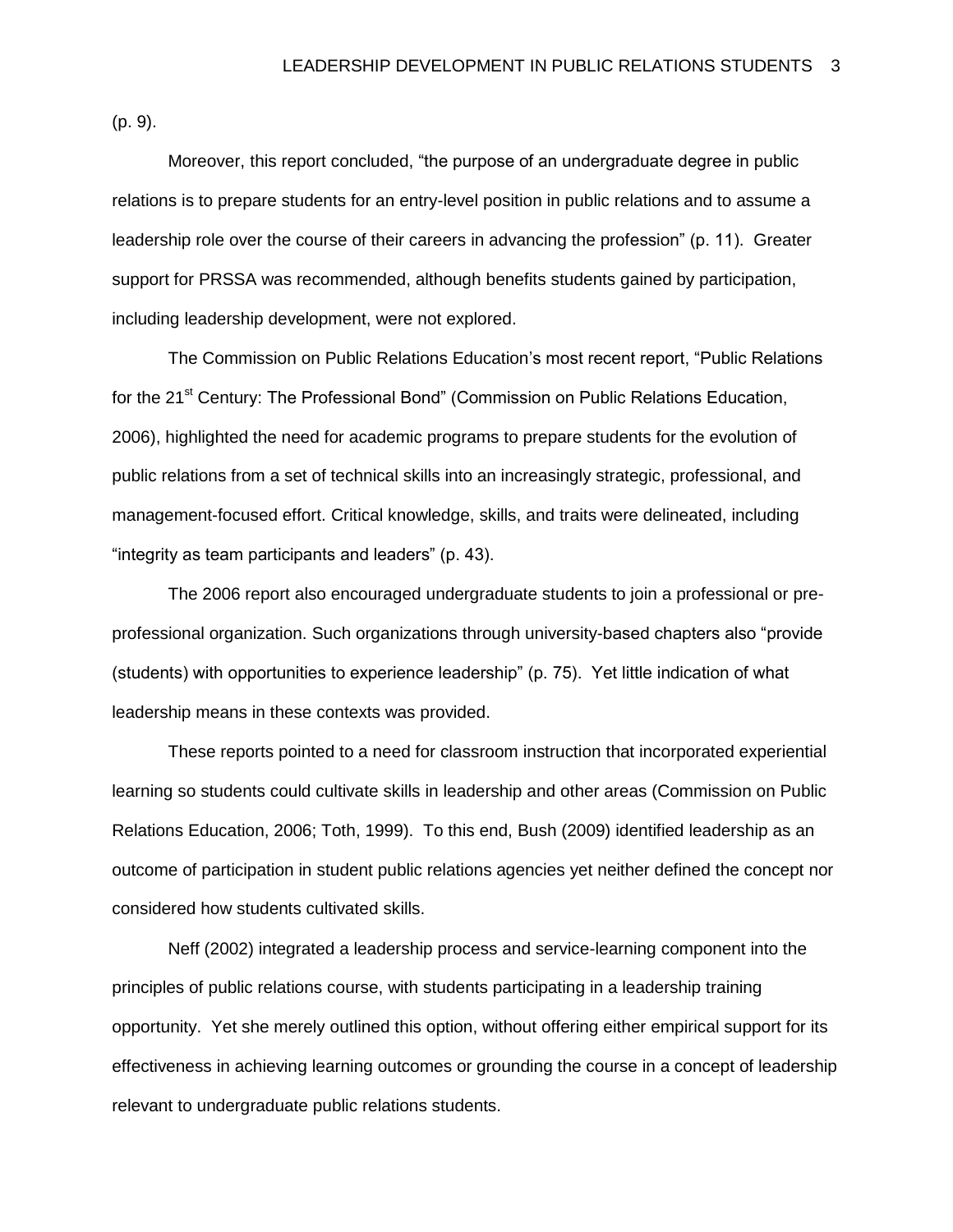In a subsequent article Neff (2008) suggested, "The greatest area of future development is in the leadership development of public relations professionals" (p. 85). In turn, an outcomesbased program would afford students' expanded leadership opportunities through a variety of activities. PRSSA officer experience was not included.

In summary, the literature offered brief references to leadership in discussions of undergraduate curricula and related, albeit isolated attempts to study the subject. PRSSA likewise received limited recognition, with any connection between participation and leadership development virtually absent. In short, it was unclear if public relations undergraduates were learning about leadership, much less what, where, and how.

The second topic considered in the literature review was leadership in public relations, one on which there has been very limited research (Aldoory & Toth, 2004; Berger, 2009; Berger, Meng, & Heyman, 2009; Werder & Holtzhausen, 2009). To start, Grunig (1992) in the landmark IABC Excellence Study included leadership as one of 12 characteristics of excellent organizations, with leaders networking and "walking around" to meld direction with empowerment rather than authoritarian systems.

Subsequent research attempted to make explicit the concept of leadership in public relations that was implicit in the Excellence Study (Berger, Meng, & Heyman, 2009). For example, public relations professionals worked cross-functionally and aspired to influence decision-making, requiring organization-wide as opposed to within work-group leadership (Aldoory, 1998). Choi and Choi (2009) identified seven leadership behaviors that can help practitioners to improve skills in these areas: upward influence, coordinating, internal monitoring, networking, representing, providing vision, and acting as a change agent.

Other research related the emerging understanding of a distinct public relations leadership style to more traditional concepts. For example, Aldoory and Toth (2004) examined perceptions of leadership style and the influence of gender with results indicating a strong preference for transformational over transactional leadership styles among public relations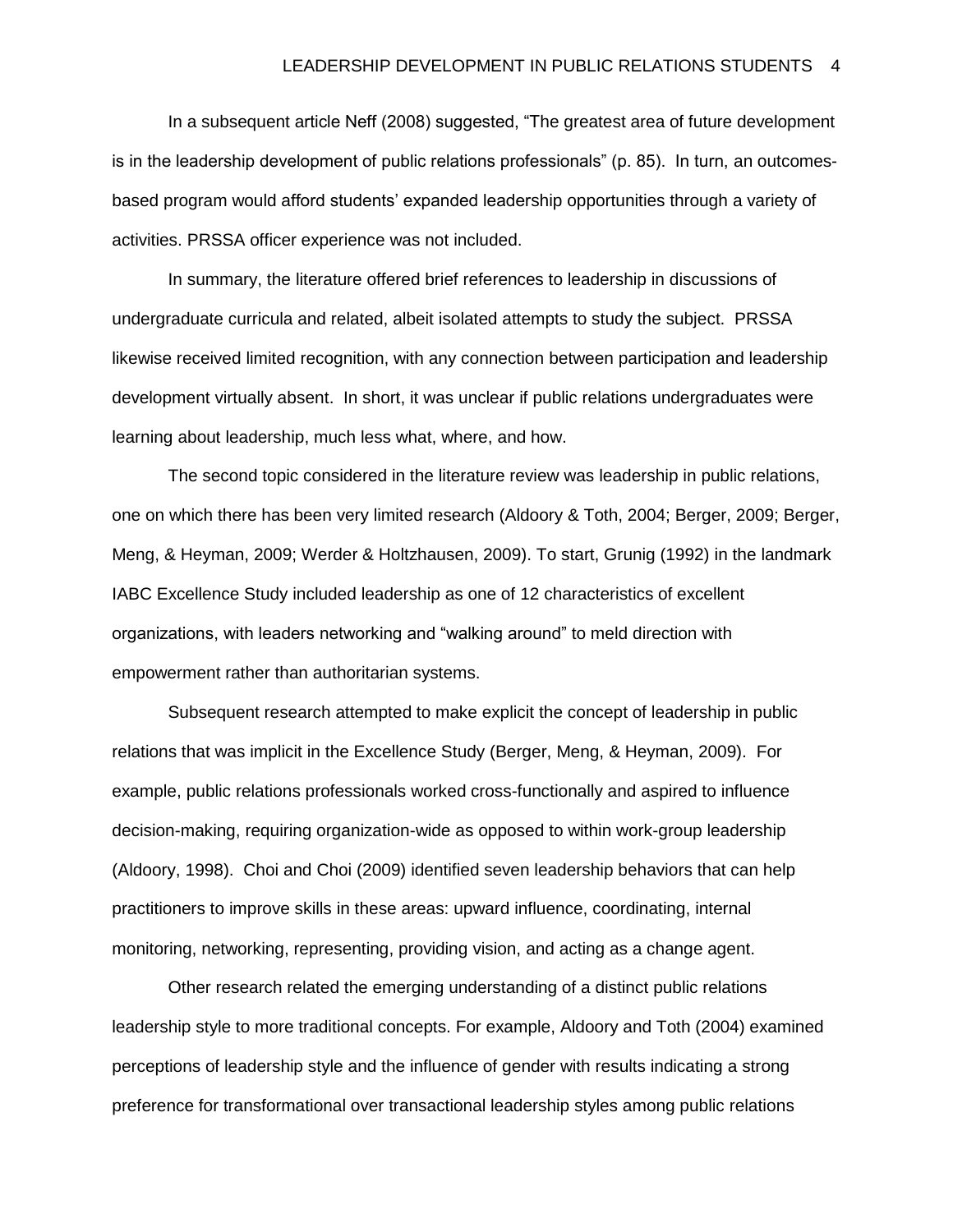practitioners, as well as a preference for situational leadership and support for shared decisionmaking and participative management.

While the Excellence Study maintained that leadership in public relations required access to the dominant coalition (i.e., the senior managers who control an organization), standards of professional practice in the field highlighted the absence of such access (Sallot, Cameron, & Weaver-Lariscy, 1998). Practitioners, moreover, had limited skills or capabilities in this arena (Berger, 2005).

To address these perceived shortcomings, the literature also explored how professionals might improve abilities to participate in organizational power dynamics and gain access to the dominant coalition. Berger and Reber (2006) concluded that practitioners needed to "become more politically astute, employing more diverse influence resources and tactics, and exerting greater political will in organizational arenas where decisions are shaped through power relations" (p. 2).

Berger, Reber, and Heyman (2007) also identified characteristics that enabled professionals to succeed and maintain their standing as leaders. These included a proactive nature; relationships and networking; communication, interpersonal, analytical, and leadership skills; experience; and curiosity. Jin (2010) introduced an emotional component, concluding that a relationship-and-task balanced leadership style and the strategic use of empathy were significant predictors of public relations leaders' competency in gaining employees' trust, managing frustration and optimism, and taking stances towards employees and top management in decision-making conflicts.

Finally, researchers on leadership in public relations attempted to bring these streams together in a concept of excellent leadership in public relations, which

encompasses public relations executives' personal attributes and efforts in leading the team to facilitate mutual relationships inside and outside of organizations, to participate in the organization's strategic decision making processes, and to contribute toward the effectiveness and success of the organizations of which they are members (Meng, Berger, & Gower, 2009, p. 21).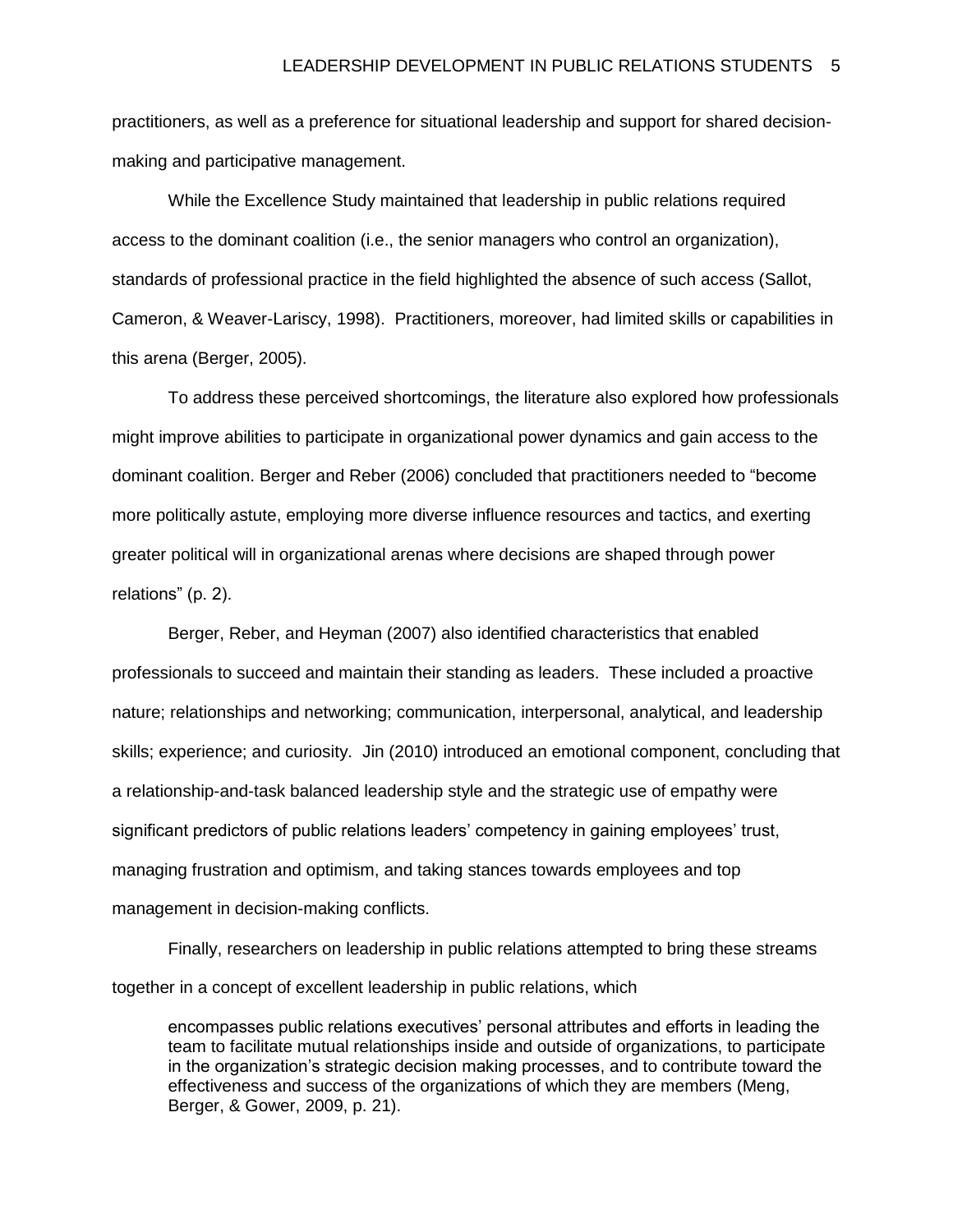Related research identified major dimensions of this concept, including self-dynamics, team collaboration, ethical orientation, relationship building, strategic decision-making capability, communication knowledge, and expertise capability (Meng, 2009; Meng, Berger, & Gower, 2009; Meng & Heyman, 2008).

These studies collectively pointed to a bright future for the study of leadership in public relations, yet failed to probe beyond the experience and needs of advanced practitioners. The relevance of this emerging concept of leadership in public relations to undergraduate students, much less the contribution of an undergraduate education to the formation of leadership-related attitudes and behaviors among individuals who will assume entry-level positions, remained largely unexplored.

The third topic considered in the review of literature was PRSSA. Pohl and Butler's (1994) often-cited study relied uncritically on publicly available PRSSA documents to illuminate membership benefits, national and chapter structures, and officer responsibilities, in the process asserting that student participation in the organization provided the opportunity to implement issues learned in the classroom.

Other studies explored student decisions to join PRSSA (Pritchard, Filak, & Beach, 2006); benefits of participation (Andrews, 2007; Louallen & Riechert, 2005); and selfassessment of learning (Boruvka, 2005). The former two studies largely reinforced assertions regarding PRSSA's value as a bridge between the classroom and professional practice, with nary a reference to leadership development opportunities (Commission on Public Relations Education, 2006; Nadler, 1997; Schoch, 1983). The anecdotal nature of the latter work underscored the absence of empirical inquiry into how students perceived the contribution of PRSSA to their undergraduate education.

In short, gaps in these three topics pointed to the opportunities implicit in this study. Students who assume PRSSA officer roles gain leadership experience, yet it remains unclear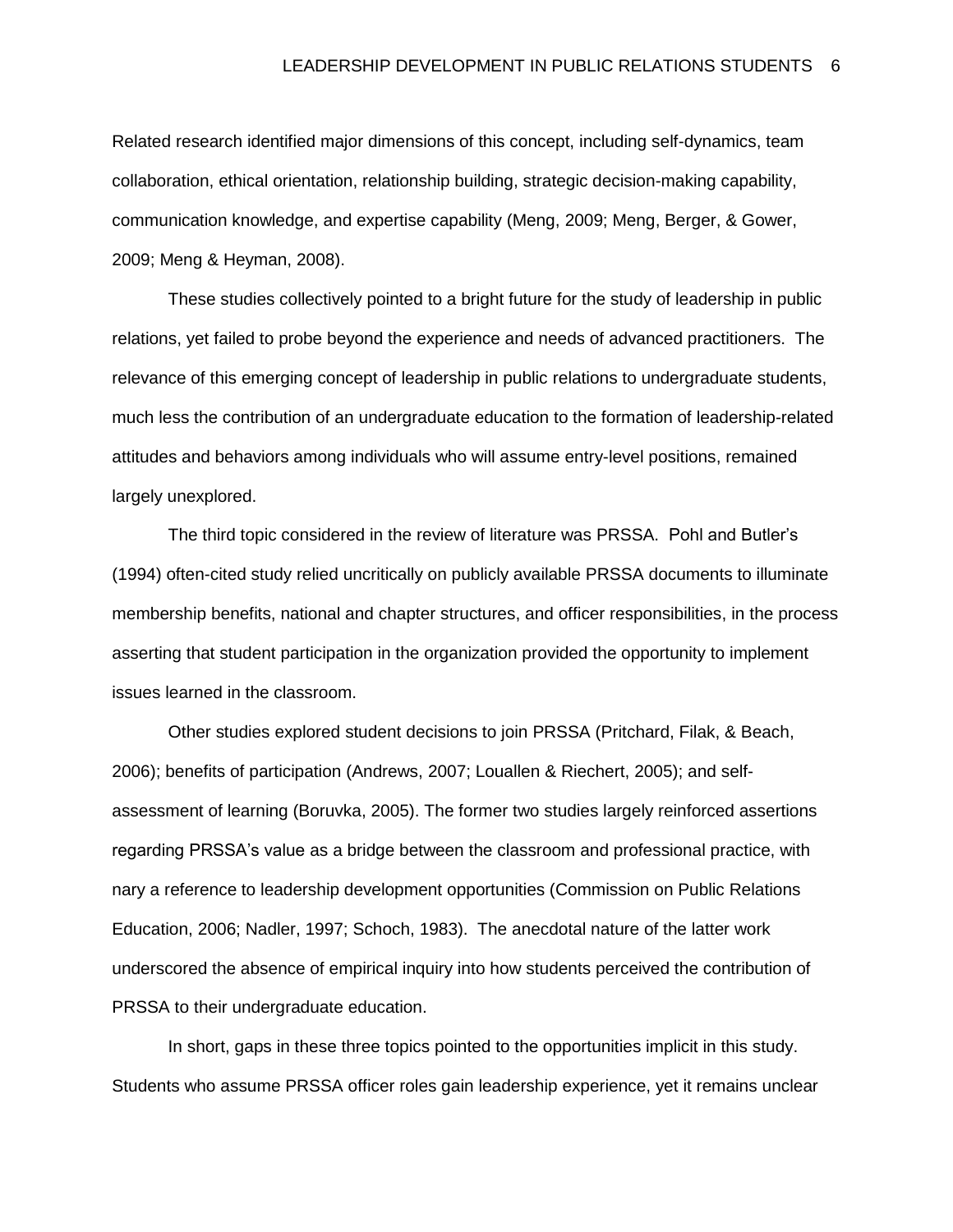what they are learning from PRSA/PRSSA, classes, and elsewhere that shapes skills and attitudes. In turn, hand wringing among public relations educators and practitioners about the state of entry-level employees might be alleviated by a heightened understanding of the constellation of leadership competencies some entry-level employees acquired during their undergraduate education.

#### **Procedures for Collecting Data**

A case study framework was employed in this study, the intent of which was to provide description or to "illuminate the reader's understanding of the phenomena under study. (Case studies) can bring about the discovery of new meaning, extend the reader's experience, or confirm what is known . . . (and contribute to the) discovery of new relationships, concepts, and understanding" (Merriam, 1988, p. 13). This study, moreover, involved a single case with three embedded units or levels of analysis—the individual PRSSA chapter officers; the PRSSA chapter executive board in which these officers participated; and the PRSSA chapter itself (Yin, 2009)

Case studies also can be described in terms of intent, whether that is to provide description and/or to test or generate theory (Eisenhardt, 1989; Merriam, 1998). The former intent guided this study. Finally, case studies combined myriad data collection methods, with evidence being qualitative, quantitative, or both (Eisenhardt, 1989). In this study, qualitative research data collection techniques were employed. These included observations, interviews, and gathering and analysis of written documents.

During the fall semester 2010, the researcher observed PRSSA chapter executive board and general membership meetings and a leadership training event for club officers sponsored by the state university in Northern California where the study was completed. Interviews also were conducted with PRSSA chapter officers, the club's faculty and professional advisers, and the Vice President of PRSSA and Academic Affairs. Relevant documents produced by the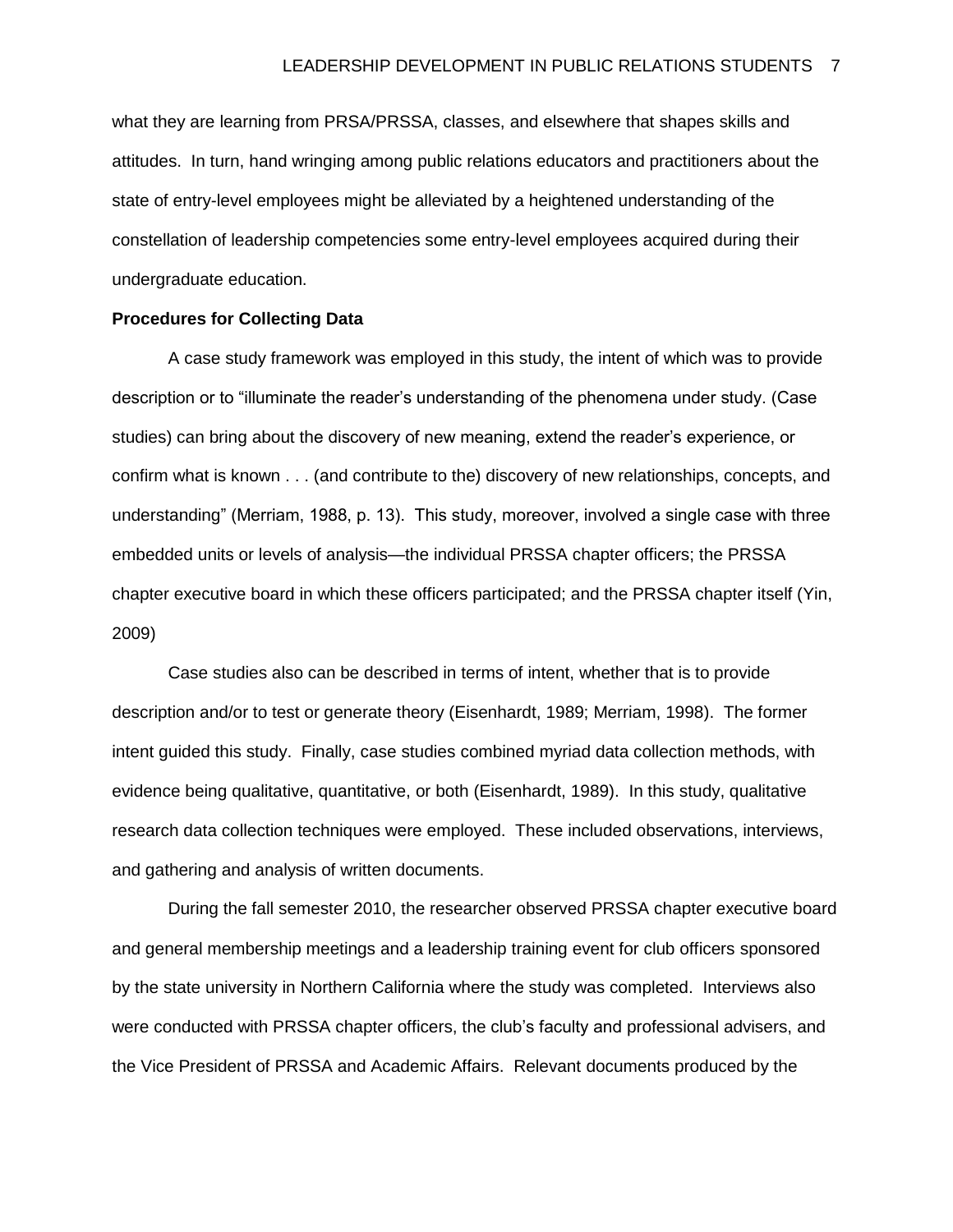chapter, its national parent organization, and the host university's student affairs department were analyzed as well.

#### **Findings**

# **Research Question 1.**

The first research question was: What do PRSSA and its parent organization, PRSA, provide leaders of student chapters in terms of leadership resources, training, and support?

This research question explored the information and resources made available to PRSSA chapter leaders by PRSSA/PRSA, their representatives, and the university to probe how each aimed to help them fulfill officer responsibilities and learn about leadership. Results are presented below in terms of the provider of information.

## *PRSSA.*

As the organization sponsoring the student group on which this case study was based, PRSSA's resources, training, and support for chapter officers had a potentially significant role in shaping their experiences. The following section discusses their relevance for leadership development.

The national PRSSA organization offered chapter officers a Leadership Rally; the National Assembly; National Conference; counsel provided by ten elected student members of its National Committee, the organization's governing body; a website; and a chapter handbook. Through these resources, PRSSA aimed to "to cultivate a favorable and mutually advantageous relationship between students and professional public relations practitioners" ("Chapter Handbook, 2010-2011," 2010, p. 1).

The Leadership Rally's intent, according to Cheryl Kardman, who served as Vice President of PRSSA and Academic Affairs during the period covered by this study, was "a starting point" in terms of helping presidents identify responsibilities, discover available resources, and network with peers. Sessions held at the 2010 Leadership Rally included "Leading and Managing Your Board," "How to Stay in Touch," and "What Your Members Need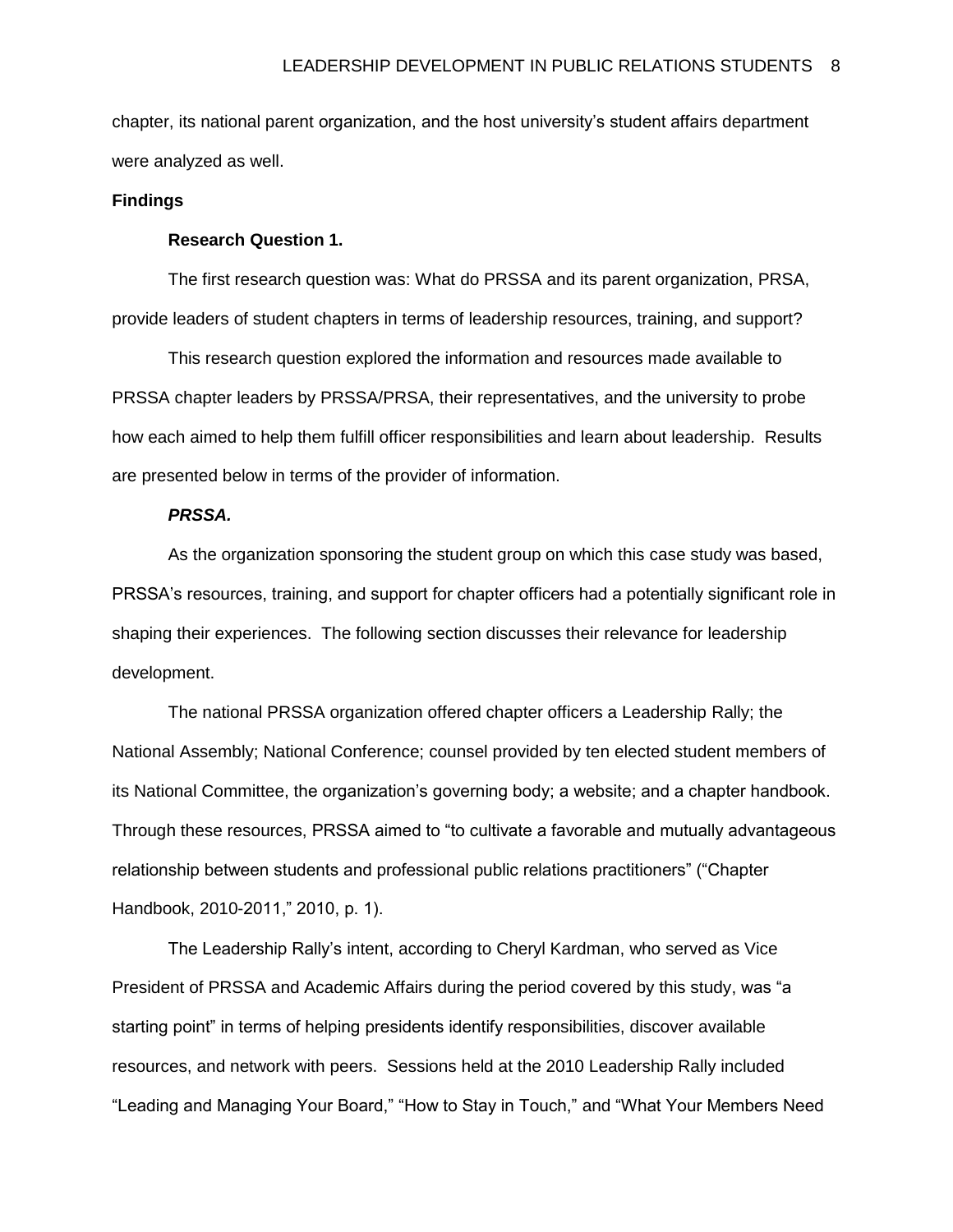to Know," with presidents also organized into groups based on chapter size to discuss relevant issues ("PRSSA 2010 leadership rally agenda," 2010; "PRSSA 2010 leadership rally best practice sharing," 2010).

The National Assembly was held every spring and attracted students from PRSSA chapters at universities across the U.S. Attendees learned about PRSSA programs and opportunities, leadership strategies and tactics, and chapter programs ("Chapter Handbook, 2010-2011," 2010; C. Kardman, personal communication, Dec. 10, 2010).

Roundtable discussions at the National Conference also allowed students to "brainstorm" and learn about "key messages" for their position and/or to consider best practices for chapter activities. The emphasis here, according to Kardman, was on peer-to-peer interaction and learning: "We find that students/officers learn so much from each other with respect to hearing how other chapters handle certain challenges."

Kardman also mentioned the PRSSA chapter handbook, which offered ideas for chapters and individual members as well as a "Benefits of PRSSA" section that included a list of competitions, scholarships, and awards, including three in the latter category that recognized leadership. These were the Lawrence G. Foster Award for Excellence in Public Relations, which solicited applicants to "list leadership qualities they believe are most important in public relations and why;" the National Gold Key Award, which "recognizes students who demonstrate excellence in public relations and PRSSA leadership;" and the National President's Citation, which "celebrates members who possess professional skills, a strong understanding of PRSSA, and Chapter or National leadership experience" ("Chapter Handbook 2010-2011," 2010, p. 17, 18).

This package of advice, counsel, events, activities, resources, and recognition aimed to produce chapter officers who Kardman described as follows:

(They) have a clear understanding of the vision and mission of PRSSA and are willing to be held accountable for the continuing advancement of these two elements. This person is knowledgeable about the benefits provided by Society as well as its supporters. A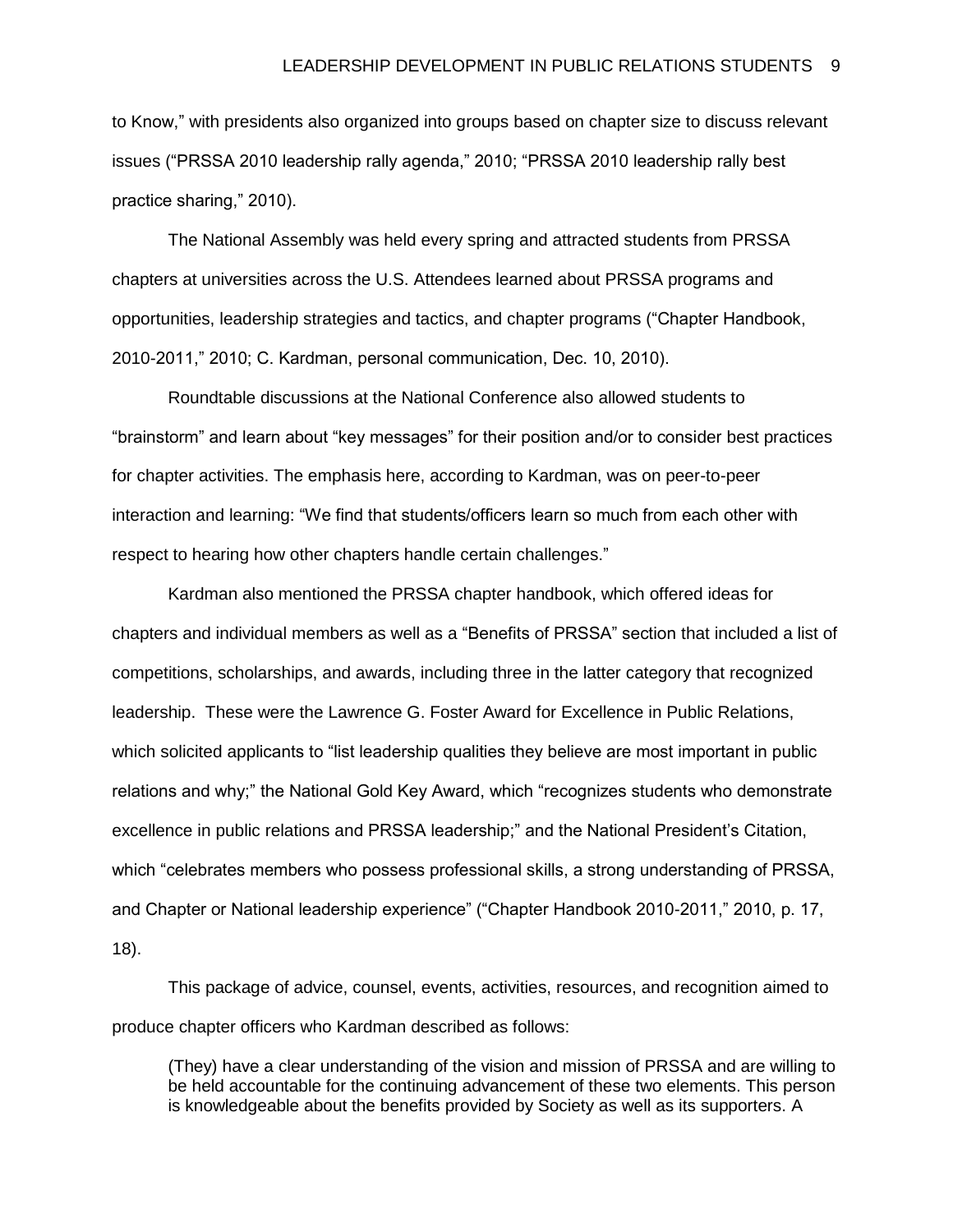leader in PRSSA is someone who will diligently and tirelessly work with students and professionals to achieve the goals set forth by either the local Chapter or the Society.

Leadership training at the aforementioned events, Kardman added, "always incorporates

PRSA's strategic pillars as interpreted by the PRSSA National Committee . . . and key

principles such as advocacy, ethics, diversity, advancement in public relations via life-long

learning, and communities . . . This is the content that PRSSA feels its officers need to know to

be effective leaders now and as they become practicing professionals." She added that

individual chapters were encouraged to incorporate these content areas into their leadership

programming.

Kardman shared a definition of leadership in public relations after consulting with 2010-

2011 PRSSA National President Billy Harding, who described it as about

being a good citizen of the profession. Good citizenship is based on continued learning and education, mentorship of future professionals, and engaging fellow practitioners to share in establishing best practices and ethical principles. When many public relations professionals strive to be good citizens, we can advance the profession and better serve our clients and organizations.

In addition to this support for student officers, PRSSA offered training and resources to

help faculty and professional advisers to chapters. These included publications on topics such

as building a relationship with the affiliate PRSA chapter, managing student-run firms, and

facilitating leadership transition. Faculty and professional advisers also may choose to

subscribe to listservs designated for their roles and could seek out national counterparts for

support ("Tools for Advisers," 2011).

In summary, the PRSSA national organization offered myriad resources, including events, materials, and access to other student leaders, to help chapter officers to fulfill responsibilities and learn about leadership. While PRSSA strived to involve chapter presidents and/or other officers, attendance at events and use of resources was optional. Chapter officers, particularly the president, had to take the initiative to find and use them. Faculty and professional advisers likewise had to seek such resources.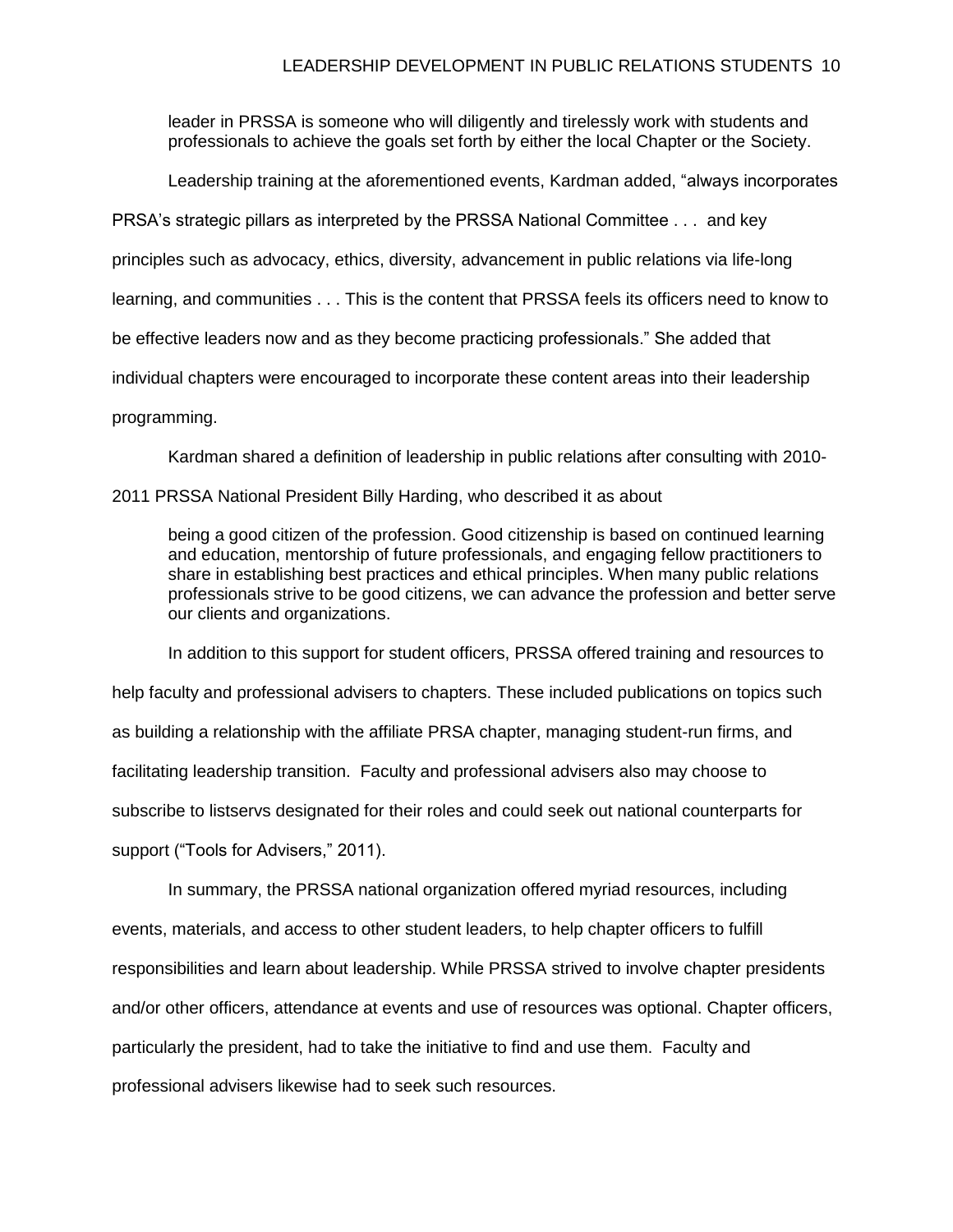The PRSSA national organization, moreover, viewed leadership as necessarily supportive of public relations as a profession, the organization itself, and its PRSA affiliate as well. This advocacy, in addition to diversity, ethics, mentoring of future professionals, and lifelong learning were key components of the leadership concept shared by the two organizations and incorporated into chapter officer training. The PRSSA national organization apparently saw leadership development as one outcome of the counsel, events, activities, and resources offered to student leaders, and established criteria for three awards to recognize leadership experience and achievement.

# *Professional Advisers.*

As working public relations professionals and members of the Board of Directors of the PRSA chapter with which the PRSSA chapter in this study was affiliated, the two professional advisers served as liaisons between the organizations. They advised PRSSA officers and members and linked the world of the university student with the workplace.

Cassandra Schwartz, a public relations specialist for a consumer electronics company headquartered in Northern California, served as one of two professional advisers to the PRSSA chapter during the study timeframe. She worked most closely with the PRSSA chapter president particularly through biweekly conference calls, offering what she described as "candid advice" on fundraising, handling personal issues between officers, and planning/participating in Agency Day, when PRSSA chapter members toured San Francisco-based public relations agencies; the Regional Activity, a student-planned event for chapters in a geographic region that featured presentations on different aspects of public relations; and Media Predicts, an annual dinner sponsored by the local PRSA chapter where reporters, analysts, and other observers shared predictions about the technology industry. Schwartz highlighted the advisory nature of this role in this way: "We definitely don't go in and communicate for them or try to mediate. I give counsel on how to help manage officers especially being a student and leading a group of your peers can be pretty difficult. So I give them an open ear as to potentially provide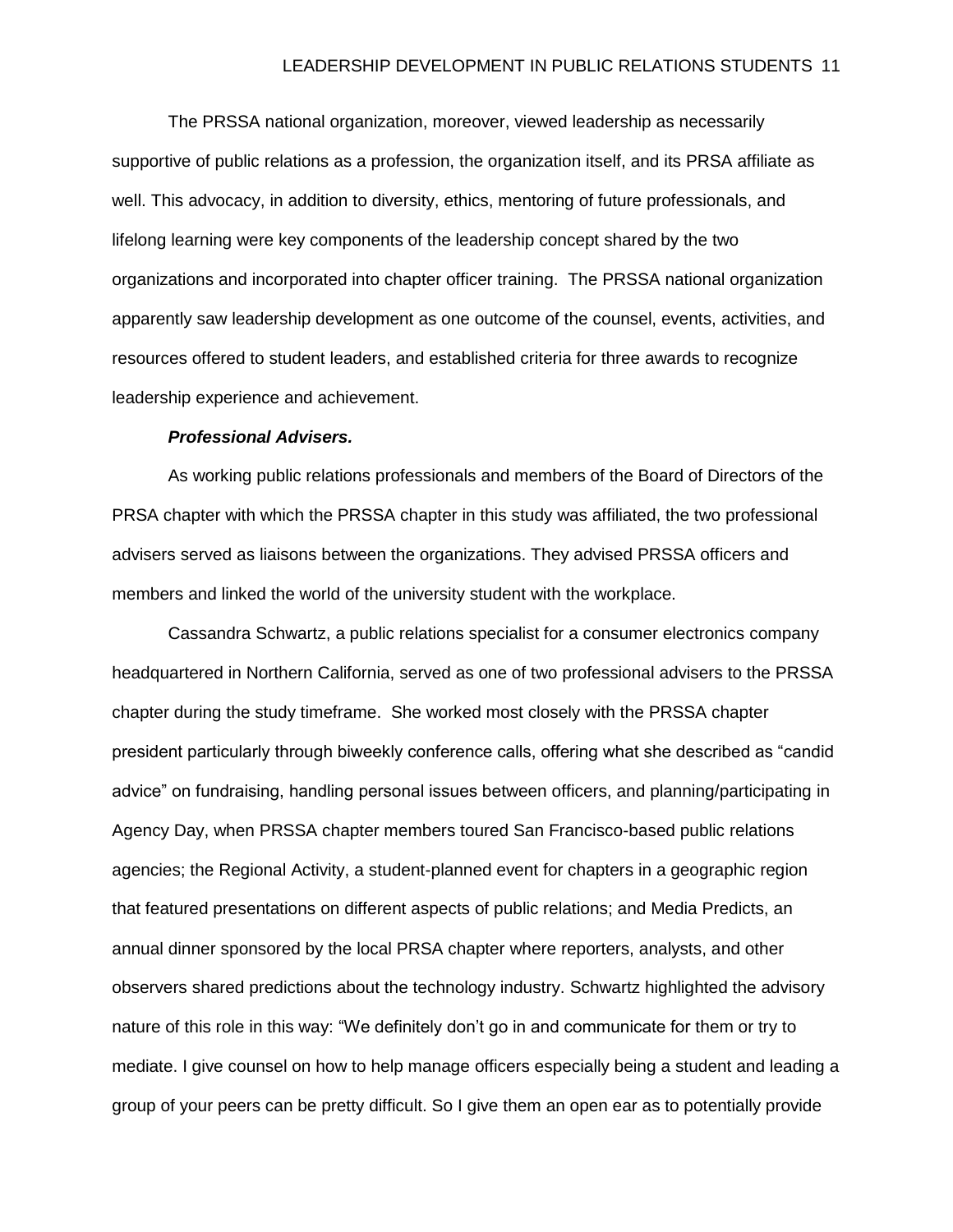advice on how to interact with one another as well."

Schwartz identified her ability to connect PRSSA chapter leaders with public relations professionals as fundamental. Whether that occurred when she introduced students to prospective speakers or through invitations to PRSSA members to attend PRSA chapter meetings, her aim was clear and explicit: to make it a "seamless experience" in moving from membership in PRSSA to PRSA.

Schwartz's insight into the PRSA/PRSSA dynamic and focus on the organizations themselves tied in with her perspectives on PRSSA officer skill cultivation and concomitant emergent leadership skills. Nascent time management and delegation skills, accompanied by a growing confidence in advising peers, represented for her "leadership development" that occurred as a by-product of student interaction with public relations professionals: "And they hear a lot . . . and (attend) a lot of these meetings . . . and they're in Agency Day. . . they've taken in a lot from professionals and you can see that start to be relayed to the other members as well."

Schwartz went one step further in this arena, making explicit the connection between leadership in PRSSA—and subsequently in public relations—with advocacy for the organization and profession. In the latter sense, she echoed perspectives on leadership in public relations proffered by Kardman and PRSSA National President Harding. "Leadership is progressing the profession and supporting its development," Schwartz stated, adding that leaders, specifically chapter officers in PRSSA, "(Need to) have passion for PR . . . they want to see both themselves as well as their peers succeed in the profession that they're trying to be a part of . . . I see (the officers) aiding and encouraging people to be a part of PRSSA . . . so I think overall their leadership comes across to not only help them progress in the field but to help others."

Martin Miller, who worked at the San Francisco office of an international public relations agency, was the second professional adviser to this PRSSA chapter. His support had a different emphasis than that offered by Schwartz, as he explained.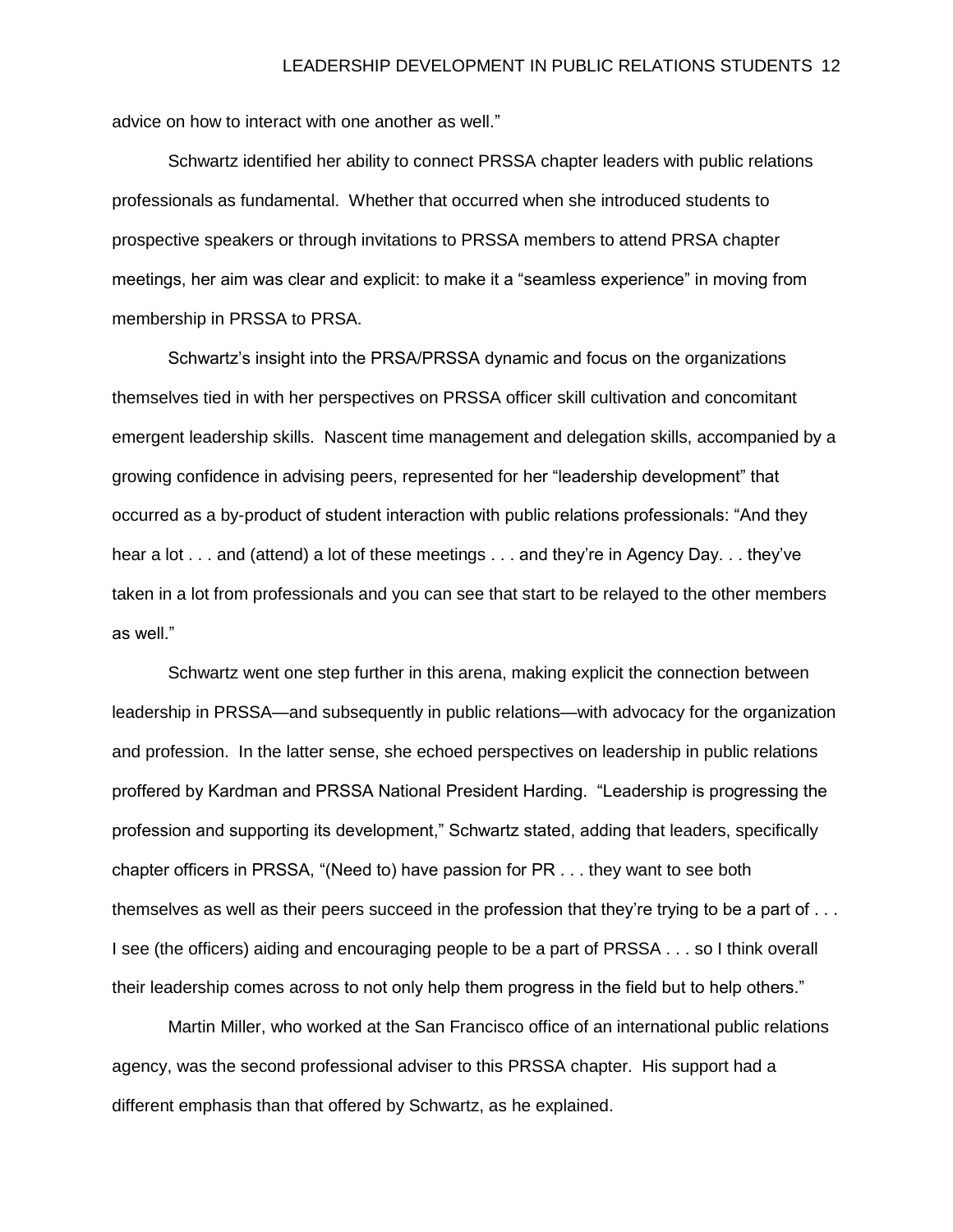#### LEADERSHIP DEVELOPMENT IN PUBLIC RELATIONS STUDENTS 13

There's a lot of students out there . . . who are interested in the public relations field and I think a lot of times many of them don't realize what it takes to be successful . . . I felt it was a good opportunity to share my own experience with them . . . how to approach agencies how to interview what are the key skills that they should develop in college that they can translate into the workplace.

In other words, mentoring students to facilitate their entry into the public relations profession largely inspired Miller's work. Whether it was answering questions about public relations classes and agency life or reviewing resumes, his primary focus—and source of joy as well as positive feedback from students—lay in this domain.

Miller, like Schwartz, participated in biweekly conference calls. He also advised officers on how to manage interpersonal conflicts and negotiate with vendors, making the direct connection between competencies in these domains and his view of leadership in public relations. "It's being placed in challenging or difficult situations and being able to navigate them in a way that best serves your client as well as the agency," Miller stated. "So I would say leadership is really having the adversity to deal with something that's challenging and making it work so you can have all parties benefit from that."

Neither Miller nor Schwartz sought or received training to help them fulfill their responsibilities. Both cited personal experience and learning by doing as critical. Miller noted: "You know there really is no rulebook on how to best advise them. You kind of always keep in mind what's good for them in terms of their professional lives."

In short, the two PRSSA chapter professional advisers mainly offered advice through scheduled phone meetings with the chapter president and vice-president with career-related advice offered to members electronically. These individuals highlighted different aspects of leadership as defined by the national organization, with one focusing on service to organization, profession, and peers, and the other highlighting skills in negotiation and facilitating difficult situations. Professional advisers also related the emergence of leadership and related competencies with performance in officer roles. These practitioners largely spoke positively about the PRSSA/PRSA relationship, and each considered membership in the latter as a bridge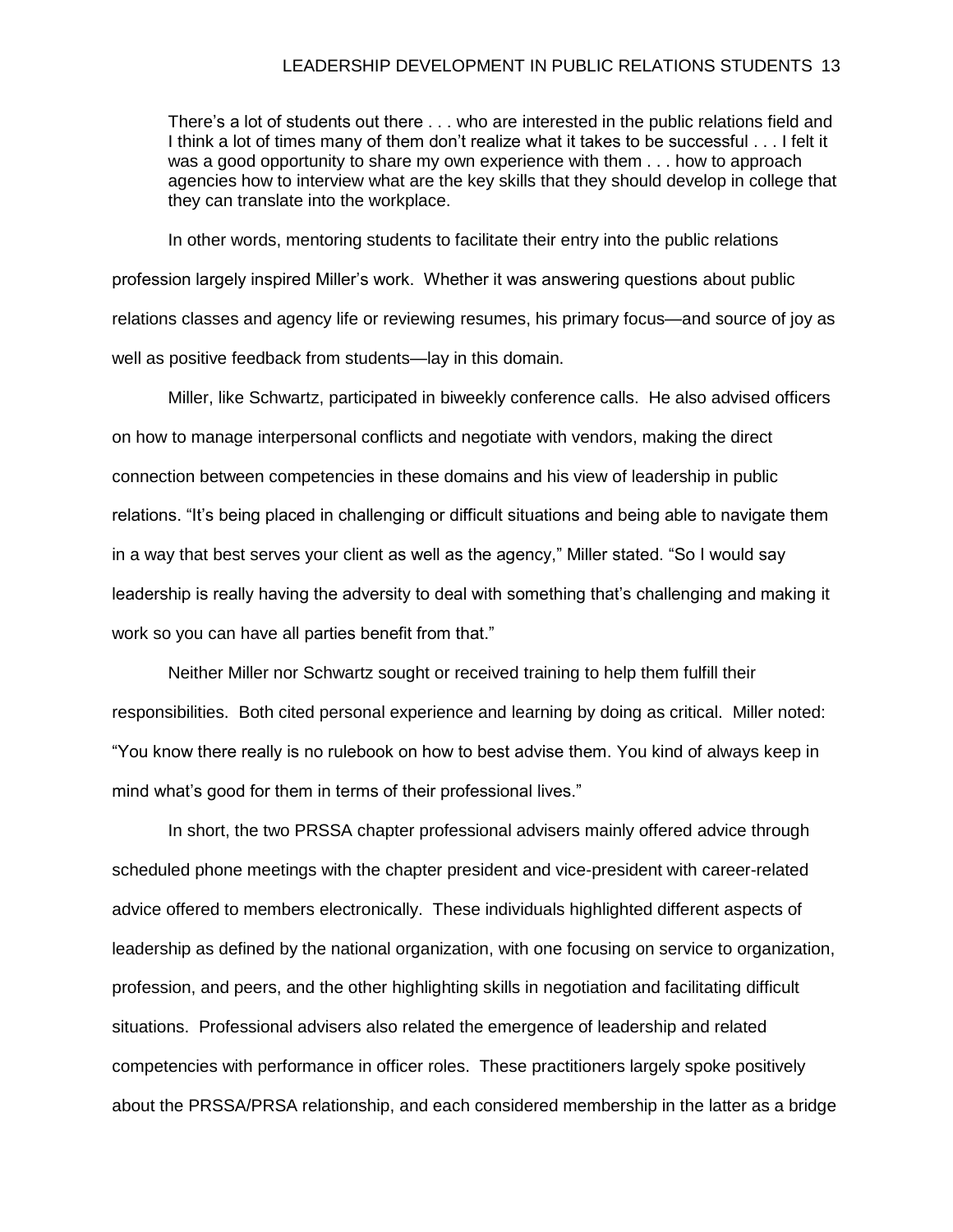to the profession. Finally, these two individuals drew primarily on personal experience to fulfill their responsibilities.

# *Faculty Advisers.*

Faculty advisers received top billing from PRSSA in terms of their importance to chapters. Kardman stated, "the faculty adviser is pillar to the success of PRSSA Chapters . . . (and thus) we want to make sure presidents are keeping advisers up to speed on events (and) continue to network with them." Interviews conducted with faculty advisers to the chapter in this study illuminated how these individuals perceived their role, as well as their contributions to officer experiences and learning about leadership.

Charles Matthews, the current faculty adviser, assumed the role via a perfunctory handoff from his predecessor with little guidance or direction. Nonetheless, he articulated a philosophy that echoed remarks by Kardman and Schwartz on how they worked with PRSSA student leaders.

I would take the view that I'm an overseer or counselor to them (as it's) a student-run organization, not a faculty run organization . . . issues come up that they can't deal with as an executive body and they'll come to me to help adjudicate things . . . my job is to empower them to be leaders of the group . . .they get very little hand holding . . . They develop leadership skills . . . if there's a problem they have to solve it themselves unless it's a major thing I need to get involved with.

Matthews' relationship with student leaders, in particular his primary contact, the PRSSA chapter's president, thus was "informal." He encouraged weekly meetings, an invitation to which Fred Franklin, Immediate Past PRSSA Chapter President, had responded enthusiastically; Felicia Martin, PRSSA Chapter President, had not. Conversations with Franklin focused primarily on "personnel issues . . . group dynamics and all of that . . . my presidents tend to want to do it all themselves and they get burned out and also get burned by sometimes delegating to someone who is not able or willing to do the job . . . (so I provide) advice on how to hand hold in that situation."

Matthews also witnessed the development of student skills in managing people and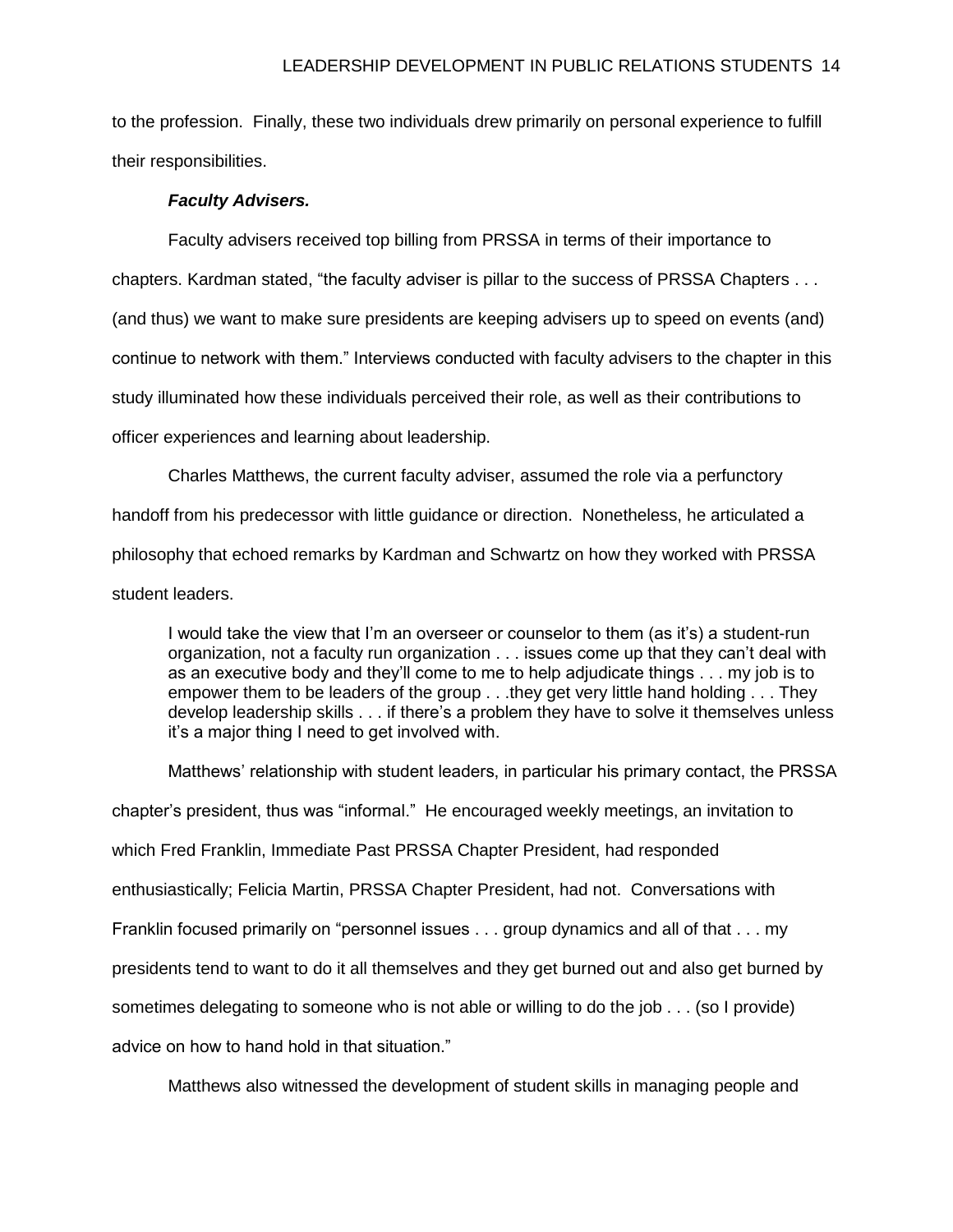projects as outcomes of visiting public relations agencies, participating in chapter programs, and organizing a Regional Activity. In the latter case, he noted, students gained increased confidence from "taking it to the next level where the magnitude of the project is bigger than just a class project . . .They actually can apply some of those skills they've learned in the classroom and make something happen."

The bigger, and more exciting development from Matthews' perspective, was the opportunity to witness public relations students transition into professionals who "thought about their roles more strategically as opposed to just coming in and picturing PR simply in the communication role." Leadership in public relations thus involved "in some sense . . . moving from being a technician to a manager . . . moving from doing things right to doing the right things . . . the primary job being to help organizations accomplish their objectives." Above all, leaders "help to change the perception of our profession," a perspective Matthews shared with Kardman and Schwartz, especially in terms of incorporating what he described as ethical elements into daily decision-making. Finally, Matthews differentiated leaders in public relations from followers; in his words, "we know they are leaders because we know they have followers."

Janet Sidarko, Matthews' immediate predecessor as faculty adviser to the PRSSA chapter in this study, identified diversity, ethics, and working effectively in teams—topics explicitly connected with leadership development in PRSSA by Kardman and Matthews, and implicitly (in terms of the latter topic) by the two professional advisers—as common learning outcomes in four required public relations classes. With students working in teams in one class, leadership became relevant for those "trying to develop their skills in the direction that if they feel comfortable being leaders what kinds of skills will they need to have in order to succeed at that versus those who would prefer to just never be leaders and only be followers—a member of team versus leader of the team."

PRSSA chapter officers, noted Sidarko, cultivated skills in event planning, motivating members, and mentoring students, with the latter enabling them to help others to assume officer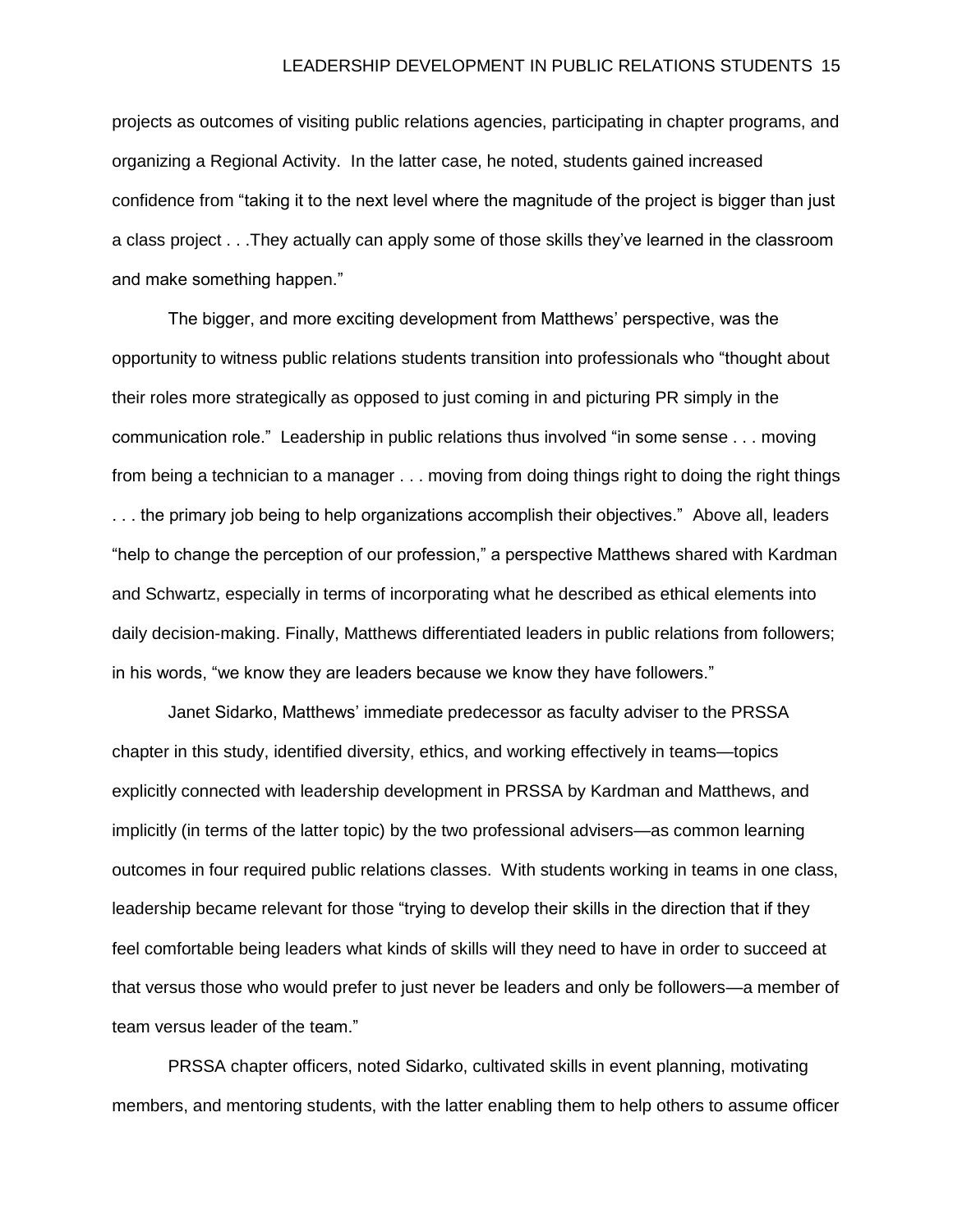#### LEADERSHIP DEVELOPMENT IN PUBLIC RELATIONS STUDENTS 16

roles. Such skills reflected her definition of leadership in public relations for "50-60% of the time" she worked with officers. Like Matthews, she highlighted PRSSA leaders' role in serving the organization and profession and, as noted above, considered the public relations leader as distinct from followers. Her identification of specific leadership skills and competencies, however, far exceeded his perspective, and melded sentiments expressed by professional advisers and PRSSA national representatives. Sidarko commented that, as a leader in public relations,

I think you have to be able to counsel, you have to be able to advise people based on your experience . . . you have to be able to have a conversation with them (clients or people in your organization) and lead them through why that might not be the best idea . . . and balance sort of taking an authoritative role with one of being willing to work with somebody . . . you also have to be a good listener . . .and be really open to diversity now. You have to be strong enough to say no.

In summary, the current PRSSA chapter faculty adviser offered counsel as needed particularly when the chapter president encountered personnel issues or had logistical questions. In this sense, his purpose seemed similar to that of the professional advisers. This faculty adviser also considered leadership to have an ethical component, which echoed his research interests and one focus of the national organization. He also highlighted the need for public relations leaders to serve the profession, a point made by one professional adviser and the national organization representative as well. Finally, both faculty advisers distinguished leaders from followers, and emphasized attention to the organization or profession, reputation, and officer motivation as key chapter leadership attributes. This focus on organization or profession and reputation echoed the leadership concept shared by national PRSSA representatives.

# **Research Question 2.**

The second research question was: What are undergraduate public relations students' perceptions of what they learn about leadership by participating as officers in PRSSA?

This research question explored PRSSA chapter leader observations on what they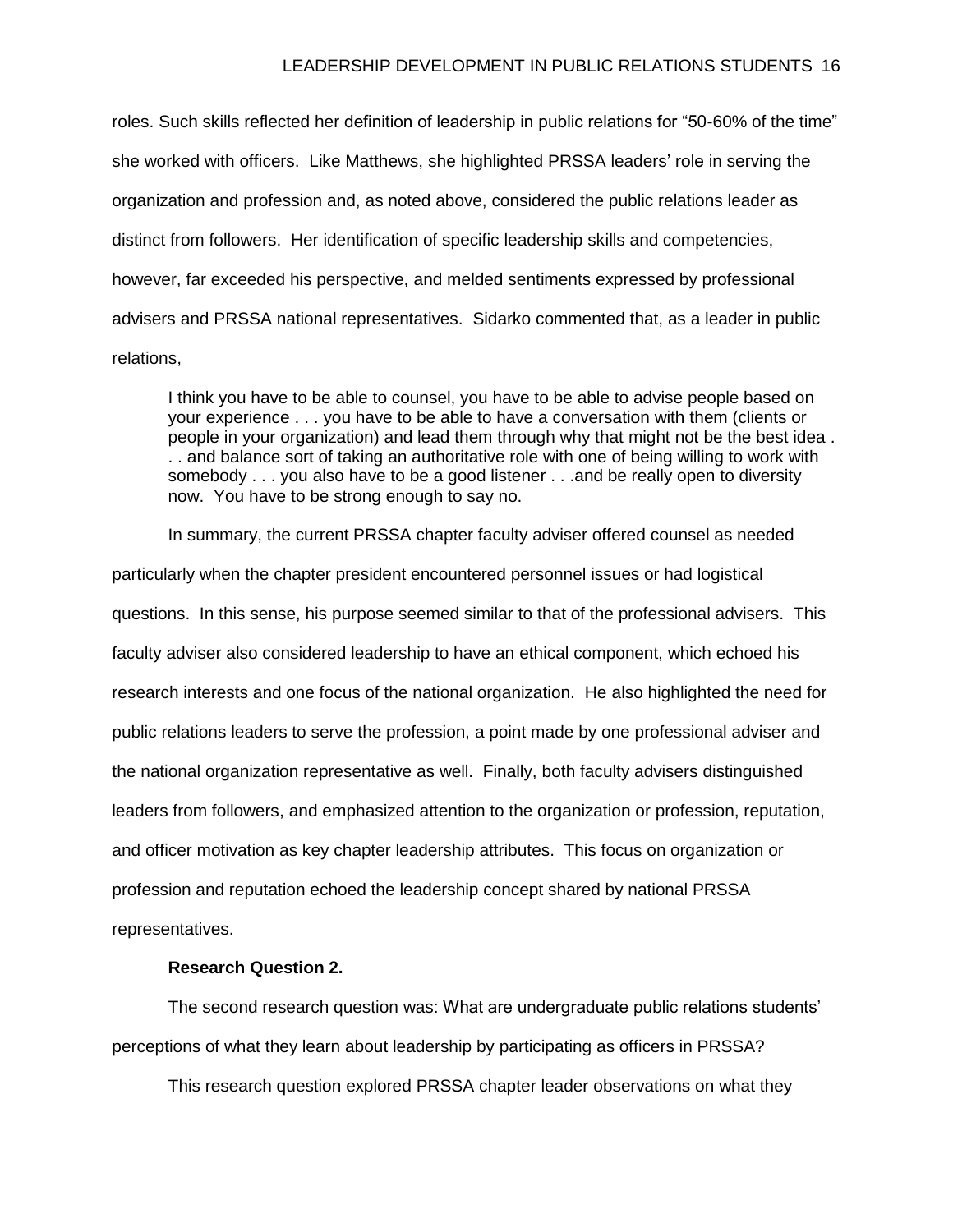learned about leadership while serving as officers. Students also were asked to identify sources of learning. Interviews and observations yielded insight on four topics: one, identifying what leaders do and defining leadership in PRSSA; two, student self-assessment of their learning while serving as PRSSA chapter officers; three, student assessment of their officer experience and the PRSSA chapter in general; and four, student identification of resources for learning about officer roles and leadership.

# *Identifying What Leaders Do and Defining Leadership in PRSSA.*

PRSSA officers generally believed chapter leaders had to be "strong, independent, willing to take on big tasks that need to be done, and fearless . . . (yet) not this scary leader person that they (members) have to take direction from," maintained Sally Strong, PRSSA Chapter Vice President of Professional Development. Franklin argued that PRSSA officers—as leaders—also needed to be individuals who:

The members can turn to with questions and concerns . . . it's about having people feel comfortable enough to come talk to me without me having to take the initiative . . . something I really want to do is to have people not only succeed not because of me but more because of themselves . . . and to be able to do this and hopefully down the road to be able to do that for other people.

These attributes, among others, informed the higher purpose of leadership in PRSSA expounded on by officers: to provide information and serve as guides to chapter members who wished to enter the public relations profession. Martin spoke passionately of her desire to "bring to members without them having to be an officer to find out things . . . to introduce them to the industry, to show them that these are the topics or things going on . . . and to groom them." Strong captured this sentiment even more succinctly: "My experience in teaching and being a leader is just to help other people." She added, "Some students aren't sure about the next series of classes they need to take and so we're like 'you should take this class next or this class and that class together may not be a good idea.' So we kind of help guide them through that."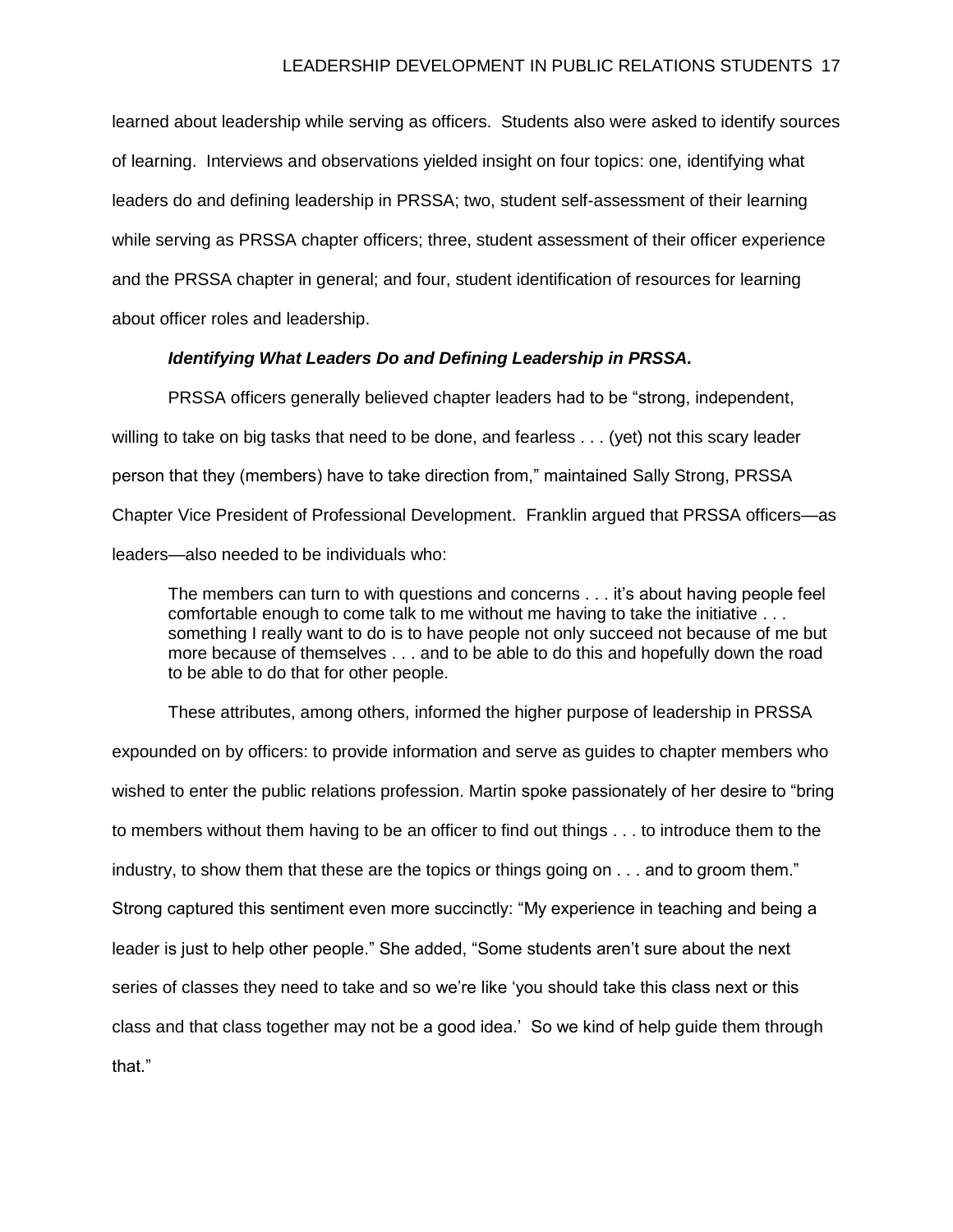Observations of chapter meetings reinforced this perception of PRSSA chapter officers

as providers of information and guides to fellow students. Several gatherings featured

presentations by alumni and others working in public relations, which highlighted how they

applied their undergraduate education to advance in their careers. Martin's commentaries, with

frequent contributions from Franklin, trumpeted the benefits of such speakers and programs,

and she often drew on chapter experience and knowledge of public relations to enlighten

members. For example, consider Martin and Franklin's exchange from the October 6, 2010

membership meeting.

A student shouts out: "Are you still working on Media Predicts?" Martin responds immediately: "On December 2 there's a huge event that all professionals go to and you probably will do so someday. We help people check in and fundraise for our chapter. A handful of people in the past made videos to these PR professionals who represent companies. They auction for our services, so if you're interested in working for these companies for a day it's a good idea to participate. We'll send an e-mail out about that."

Franklin adds: "You volunteer at it, and you get dinner. And you get to know people."

Martin responds: "you get to schmooze with them. It's a great networking event and you'll realize in PR that half of it is networking."

The message here for PRSSA members seemed to have been attend these activities to one,

learn more about what public relations professionals do; two, to reap specific short-term benefits

in terms of skills, abilities, or perhaps most importantly, contacts; and three, to derive a longer-

term payoff in terms of one's career development.

Moreover, as Strong's observation suggests, informal conversations between chapter

officers and members about the public relations major at their, classes, instructors, internships,

and jobs also abounded at meetings. The following exchange from the November 10, 2010

meeting was typical.

The conversation turns to registration for classes. "Did you sign up already? Winter or spring? Are you junior standing?" are some questions that are asked in a conversation between Jack Johnson, a member, and Jennifer Jones (PRSSA Chapter Director of Fundraising). Jones cites a conversation with Matthews about what classes to take; Johnson responds to her comment by mentioning his experience in the class she cites. The conversation continues, with Jones driving the discussion as she stands up in front of a group of seated students. Jones asks about Valerie Domingo, an instructor; Strong responds, "She's an easy A."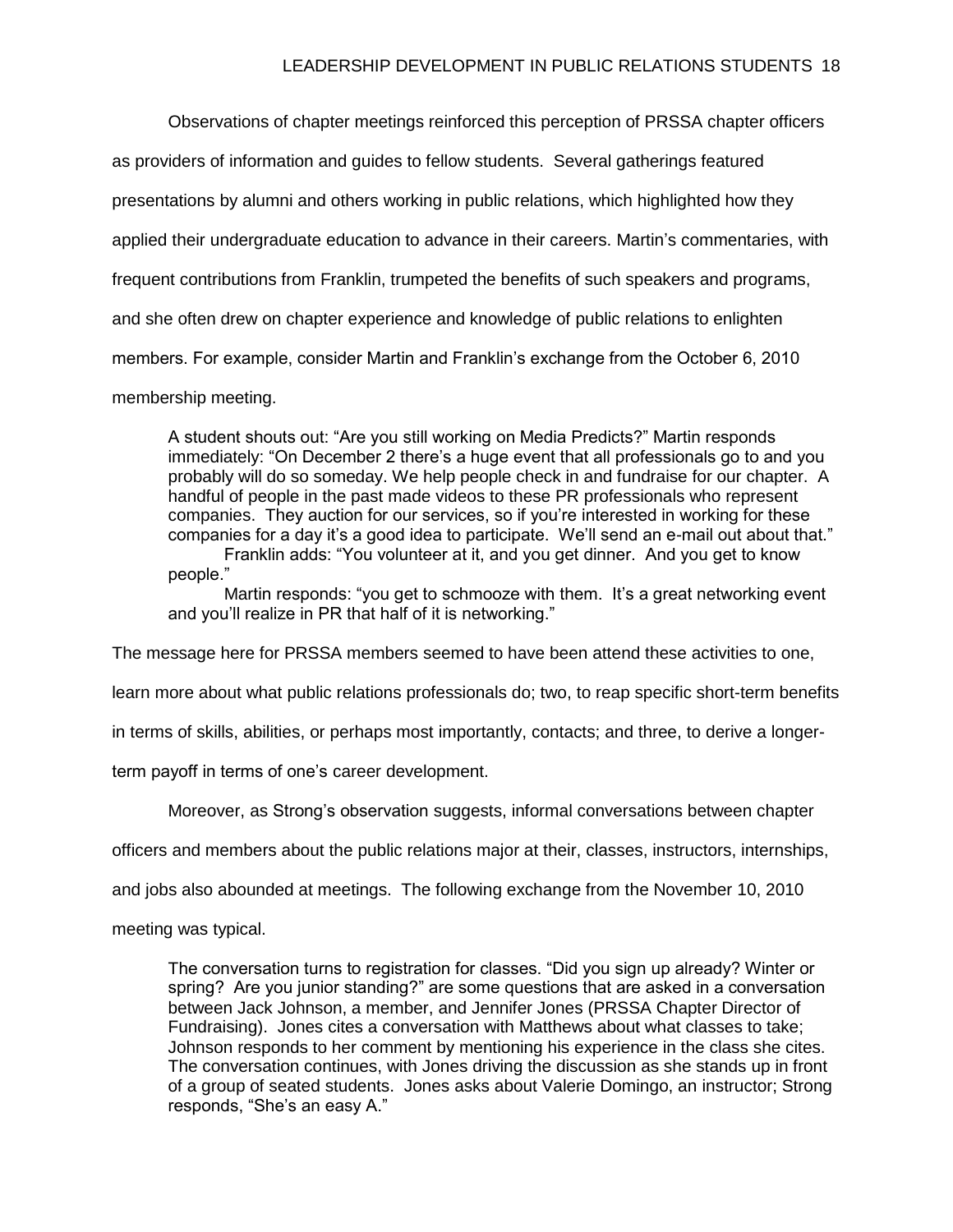In some cases, chapter officers cited previous experience as evidence of identification with leadership as a role they felt called on to fill in PRSSA. For example, Alexandra Young, PRSSA Editor-in-Chief, had been active in high school organizations and sought an officer position in her first year of chapter membership. "I didn't think I was gonna be an officer (but) (Martin) said that she had openings that needed to be filled. I said I might as well skip that awkward year where you really aren't in charge of anything, you're just watching things happen because I really don't like that year anyways. So I just jumped into it."

Young's observations, together with other student comments regarding the nature of leadership in this PRSSA chapter, also suggested an implicit, clear distinction between officers and members that echoed comments by both faculty advisers. Officers were leaders who guided and served members; officers were, to use Jones' words, "more involved not just as members." Yet this distinction was anything but sacrosanct, as several officers also mentioned the path to current roles included nothing more than expressing interest to Martin—suggesting that, at least during the timeframe covered by this study, officer positions were readily accessible to interested members.

Moreover, two visible and active officers, Franklin and Strong, professed reluctance about taking on formal officer roles despite thriving as non-positional leaders in the past. Comments throughout interviews, along with those shared by Martin, suggested that their primary motivation, different from some fellow officers, lay in their belief in PRSSA, the value they derived from it, and their desire to ensure members reaped these benefits—sentiments associated with the concept of leadership in PRSSA that were expressed by Schwartz, faculty advisers, and national PRSSA representatives.

In summary, PRSSA chapter officers considered their primary responsibility as leaders to help members maximize the benefits of membership and gain entry into the public relations profession. This dual information providing and advisory role incorporated sharing insight and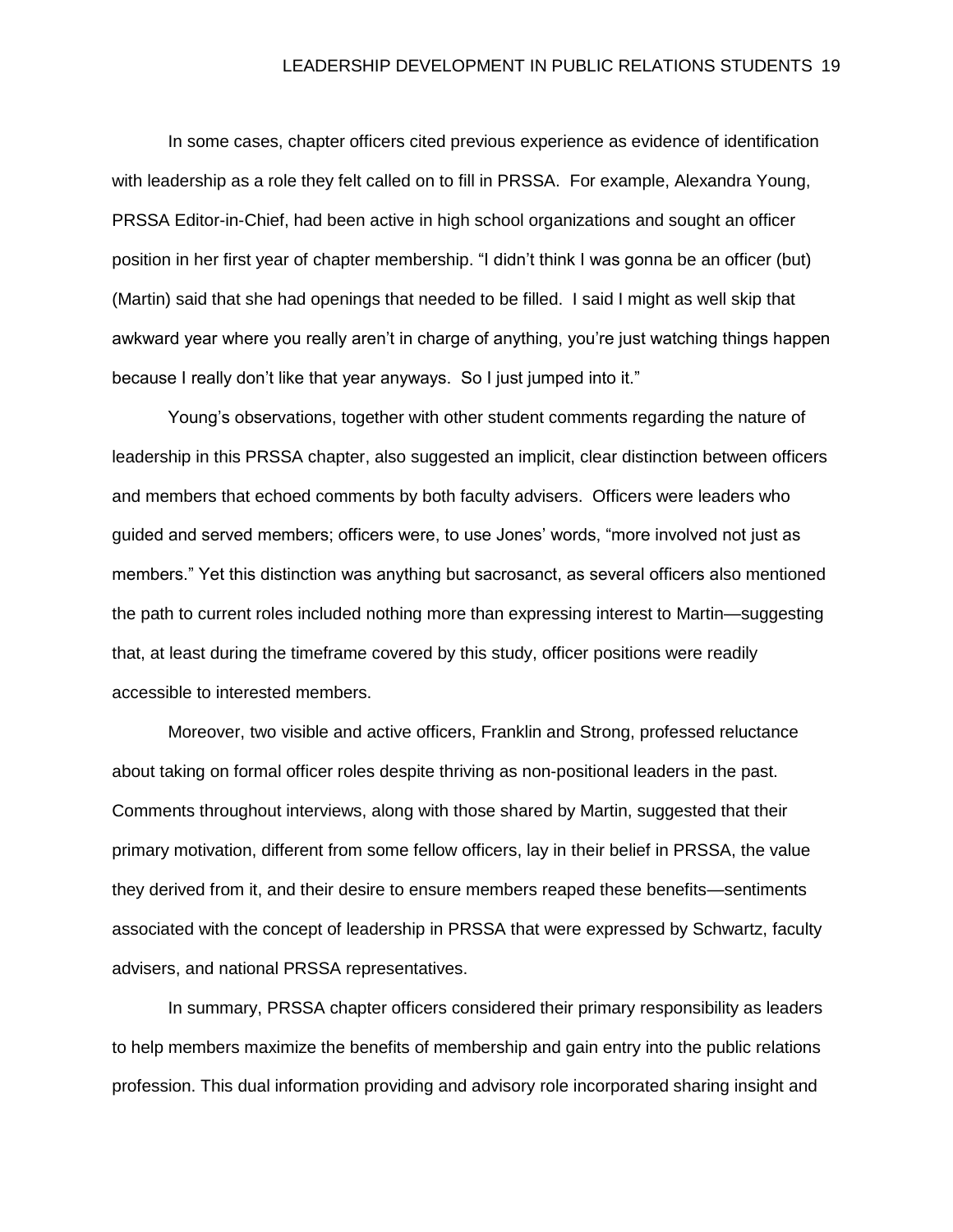information on classes, instructors, internships, interviewing, and professional practice. Chapter officers passionately and tirelessly strived to meet this leadership objective by planning programs; conversing with members; and sharing details on related activities they deemed valuable.

In addition, the majority of PRSSA officers had prior leadership experience which led them to seek their positions. Two active and visible officers, however, reluctantly assumed officer roles yet nonetheless found in the chapter's goal to engage members in learning about the public relations profession a source of inspiration and motivation.

# *Student Self-Assessment of Learning while Serving as PRSSA Chapter Officers.*

While fulfilling their leadership objective, PRSSA chapter officers identified ways they had improved skills most often mentioning areas related to the information providing and guiding responsibilities they considered critical. Communication skills were mentioned by several individuals, including Strong's assertion "communication can be stronger by getting to know each other" and Franklin's recognition that officers need to "be direct, but not insulting; some matters are public, others are private." Time management, personal planning, organization also emerged as key learning outcomes. In total, these observations—especially the communications skills emphasis—mirrored adviser comments on officer skills associated with leadership development.

# *Student Assessment of Officer Experience and PRSSA Chapter in General.*

A key theme that emerged from student assessment of their overall officer experience and the chapter in general was the desire to make the club, in Strong's words, "interactive and social, versus people coming to a club meeting and breaking up into cliques." It seemed to underlie a conscious but largely unspoken goal: to build a community that marshaled the individual energies and talents of PRSSA chapter members—that in turn supported the overarching leadership purpose of maximizing member development. This goal apparently inspired exercises such as the silent charades activity at the October 6, 2010 membership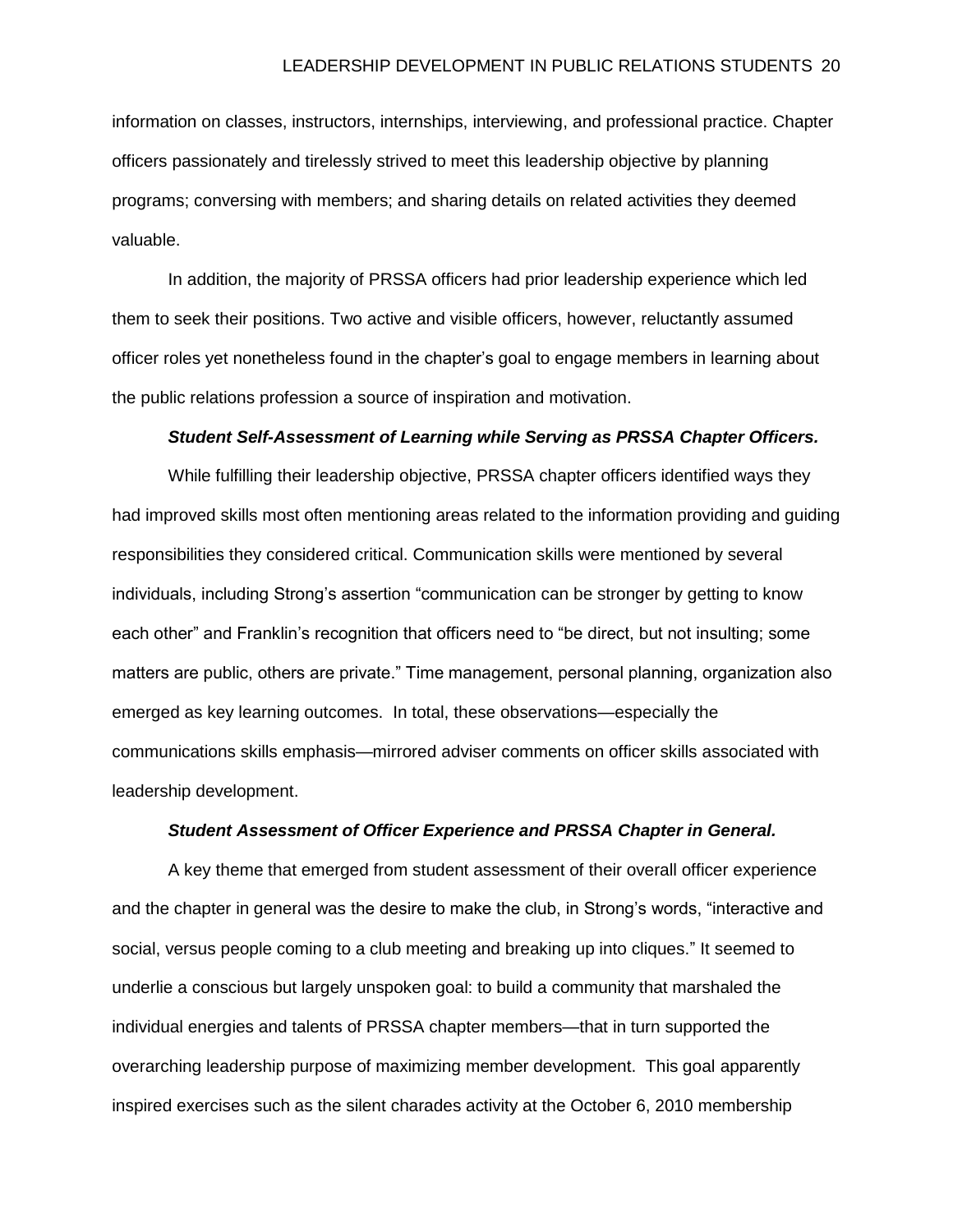meeting as well as opportunities provided for informal conversation. That food was provided at these meetings—and considerable time and energy devoted by chapter officers to its presentation—no doubt was an attempt to foster camaraderie and connection among all chapter members.

Martin's reflections on her experience in helping to plan the Spring 2010 Regional Activity conveyed similar group-oriented sentiments.

Last semester when we held the Regional Activity and it was really late planning, and we had so many things against us as far as money and time and you know heart and soul of officers and that sort of thing. But in the end we really came together and there was like that moment we really bonded as a team. We really were able to accomplish what we thought was the impossible.

This team orientation echoed Franklin's thoughts. His assumption of the chapter president role the previous spring ushered in a period of divisiveness among board members, which both he and Martin had commented on unfavorably and aimed to remedy while in office. Their focus also mirrored Sidarko's emphasis on teams and leadership as interconnected phenomena in the public relations curriculum, as well as related observations by advisers and the PRSSA national organization representative regarding challenges associated with building an effective chapter executive board.

In short, PRSSA leaders focused on the importance of community and team building over other areas in the overall assessment of their chapter experience. This emphasis, in turn, supported the pursuit of their primary leadership objective—as guides and advisers to chapter members seeking to enter the public relations field.

# *Student Identification of Resources for Learning about Officer Roles and*

#### *Leadership.*

In addition to pinpointing skills, attributes, and lessons learned during their experience as PRSSA chapter officers, students were asked to identify those sources they considered most significant for overall learning. Their remarks highlighted the role played by peers as primary sources of guidance. Officers repeatedly mentioned Franklin and Martin when discussing their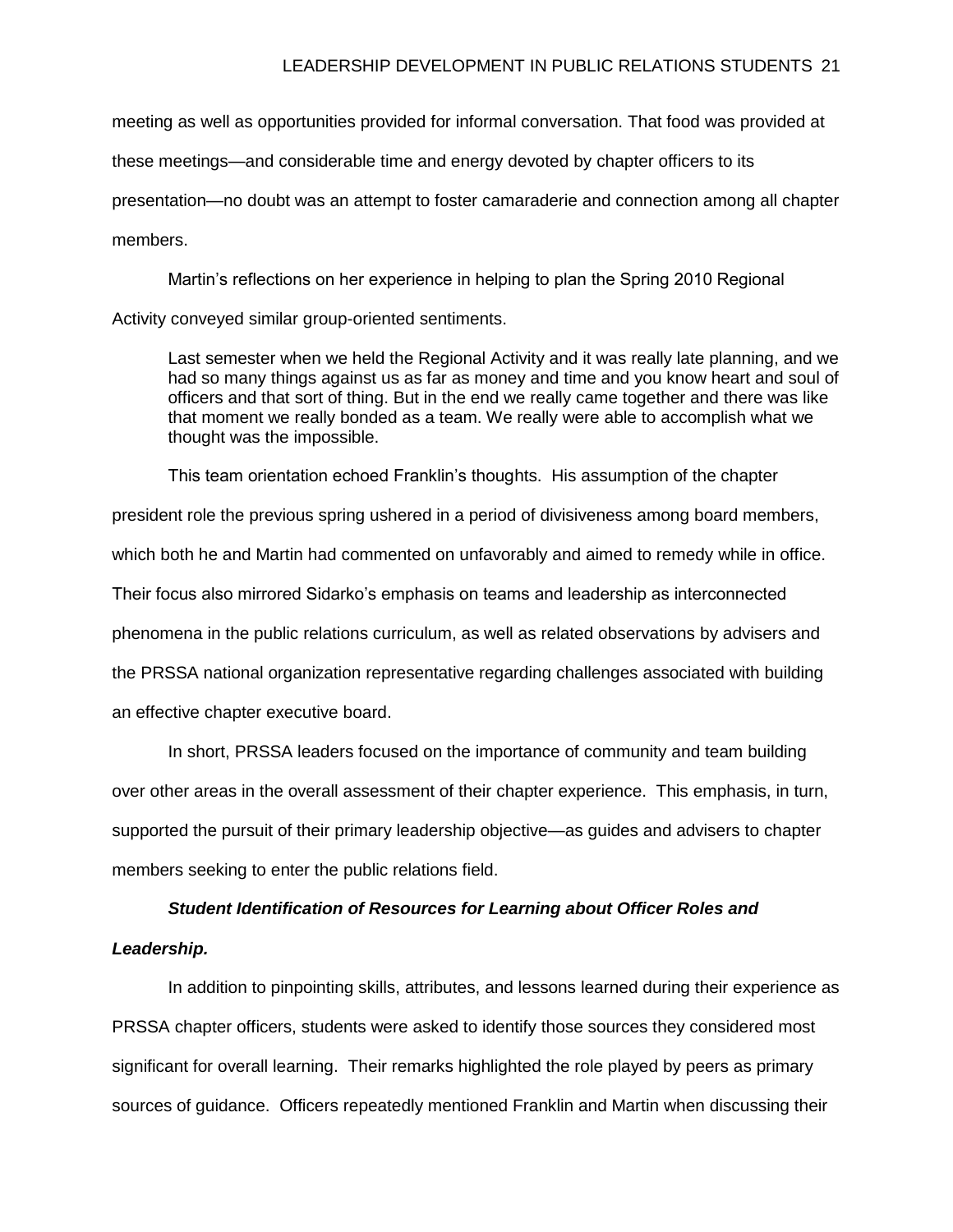interest in officer positions. The rapt attention paid to Martin presentations at membership meetings and the general whirlwind of activity around her suggested members were keenly interested in what she had to say.

Strong, drawing on her work in planning a Regional Activity, also intentionally observed other officers. "I think that (learning about leadership) comes from your peers and I think it came from going to a National Conference and holding a Regional Activity because you see people in leadership positions so you just pick up on like 'I like that' or 'I don't like that' and you just adopt that into your philosophy as a leader."

On the other hand, Matthews' role as faculty adviser attracted little attention. There were two exceptions, however, both of which supported his characterization of the role as primarily advisory and supportive of student learning. Franklin commented, "I think he's a great adviser because he kind of lets us do our own thing and when we have issues or trouble or questions he's there for us but he lets us try to figure it out on our own." For Jones, the challenge of this faculty adviser role was even more profound. "It'll teach me an aspect of leadership different from high school," she stated, "(where) if the members or the executive board kind of falls apart you still have the coordinator that says we have to get this done. But for college it falls on the president and if the president can't reach out to her executive members then it kind of falls apart."

The professional advisers likewise received minimal attention. Franklin's comment was favorable: "Our mentors for PRSSA . . . They were a huge amount of help and our phone calls we had were great." Elizabeth Brooks, PRSSA Chapter Director of Public Relations, in contrast, bemoaned the fact that the "PRSA mentors were not getting back to her" to help her plan the chapter's participation in Media Predicts.

The PRSSA National Conference was the subject of considerable discussion at meetings with four of the seven officers attending the October 2010 event. Yet only Martin participated in an activity specifically geared towards students holding her position. She found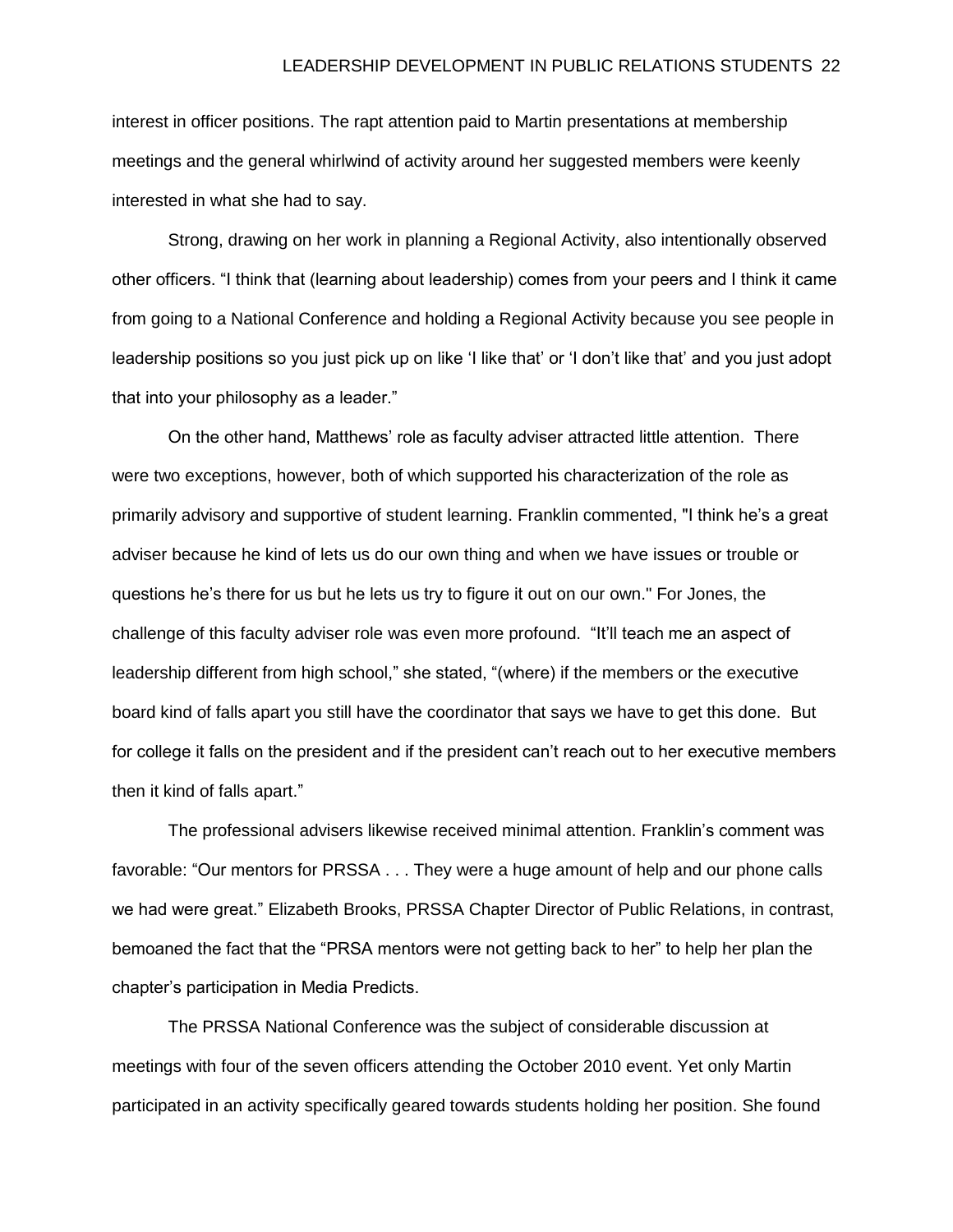this President's lunch "helpful . . . as we talked about the kind of things going on in our chapter

and challenges. So it was exchanging information."

In short, the students generally did not attend events or find value in National

Conference presentations that they felt they could apply to their club roles or to learn about

leadership. Yet the value they derived from the event itself as far as furthering their

understanding of public relations and how to obtain positions in the field was significant.

Consider the following series of brief student presentations about the conference at the

November 11, 2010 chapter meeting.

Martin: There was a national conference in the middle of October all the chapters come together . . . so they have different topics and things like we do at meetings.

Franklin: The favorite thing I went to was the ethics one . . . Each person gave a story about a situation when they were ethically challenged and how they dealt with it. They never spoke about ethical problems early in their career; they waited until they were established which I thought was odd.

Brooks: Have a plan. Have a job search folder. (The speaker) suggested to build a personal brand. Make a logo for yourself. Know your personal values and what you want from a job in addition to money. Engage in social media but don't over share. Don't be afraid to take your cover letter and resume to the CEO.

Regarding other national PRSSA events, two of the officers, Franklin and Martin,

attended the National Assembly in 2009. The former indicated he had gained insight there into

different personalities and challenges of bringing them together to build an effective chapter

executive board, echoing his other comments about the importance of teambuilding. Martin did

not attend officer workshops but nonetheless found the event helpful for "seeing how the

National Committee members were elected, and staying in touch with them since then." Neither

Franklin nor Martin had attended the PRSSA Leadership Conference held in June prior to

becoming chapter president.

PRSSA publications and resources also received little attention. Three students

indicated that they read bi-weekly PRSSA e-mail updates, with Smith referring to them as an

"information source on internships and the job search." Strong said she skimmed resources "but

didn't take anything from them." Brooks and Young cited the PRSSA website as valuable for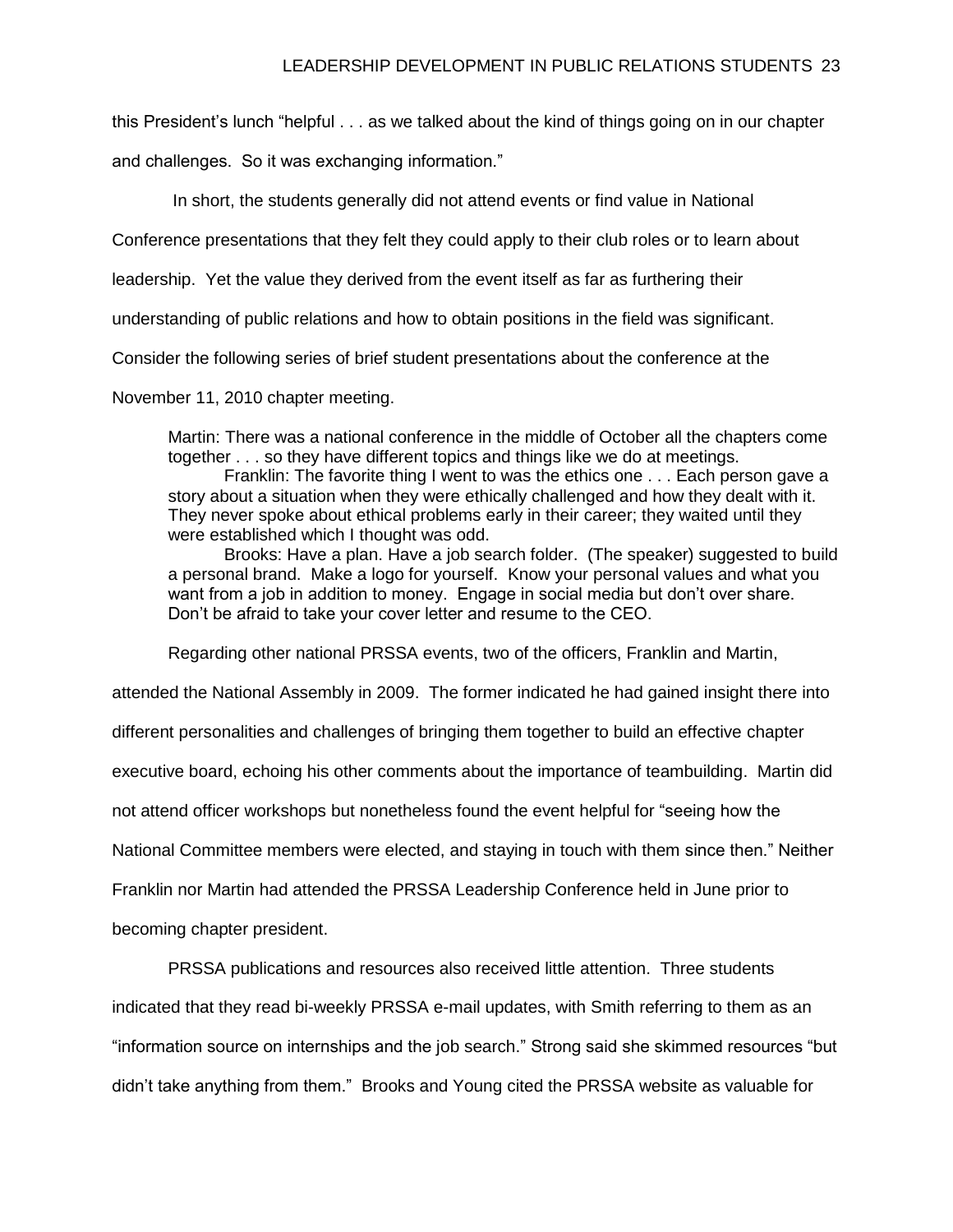planning their National Conference attendance, while Franklin "only used (it) to obtain chapter president contact information." The lone meeting reference to PRSSA resources, apart from National Conference discussions, occurred when Martin provided students with a password to access internship and job related information on the national website.

In terms of university resources, Franklin and Martin were the only two PRSSA chapter officers who attended the Student Organization Leadership Conference held on September 25, 2010. Franklin commented favorably on sessions that addressed icebreakers, group dynamics, and leader self-assessment of strengths and weaknesses. The latter session probing how leader styles shape experiences of executive board and chapter members stood out for him. Martin cited her participation in The Marshmallow Challenge, a group activity designed to teach participants about the importance of collaboration, innovation, and creativity, as significant for her learning.

There are so many people that have different ways of doing things and I thought well I should really keep that in mind not that I didn't know it before . . . And then your team does get closer even though you have different ways of dealing with things you hash 'em out and you do build a team . . . as a leader it's your job to make sure that everyone brings what they have individually to the table.

Martin's observation echoed her remark about the powerful team experience she had while planning the Regional Activity, and tied back to Sidarko's comments about public relations students learning leadership skills through participating in team activities.

Finally, only one of the seven PRSSA chapter officers mentioned that leadership was covered in a class they had taken at their university. Tiffany Smith, PRSSA Chapter Director of Membership, discussed a lecture on leadership in a Fundamentals of Management and Organizational Behavior course she completed for her minor in business. She cited qualities of effective and ineffective leaders as the subject.

In summary, PRSSA chapter officers derived considerable value from attending events whose primary purpose was to help them gain knowledge of the public relations profession. While these experiences and related learning were critical for helping them to fulfill their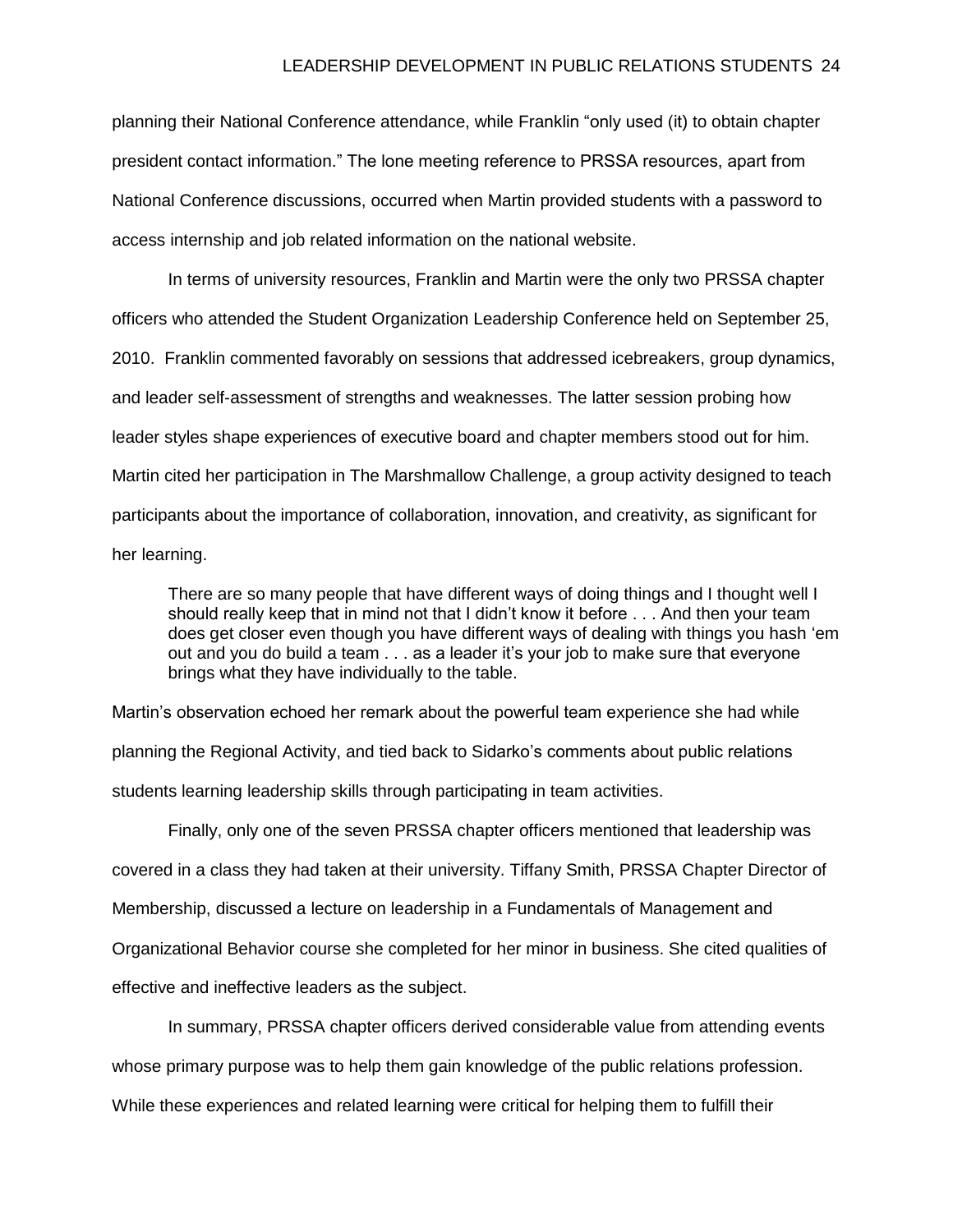leadership purpose, they were not otherwise deemed relevant. PRSSA chapter officers learned about responsibilities and leadership from each other, mirroring the national organization's facilitation of peer-to-peer exchanges.

Other sources of learning about leadership garnered limited recognition. Two students acknowledged the faculty adviser's hands-off role as vital to a "learn by doing" approach. With one exception, PRSSA chapter officers were unable to identify leadership as a subject covered in classes. Finally, only one officer cited leadership as a topic addressed at the Student Organization Leadership Conference, while two officers who attended commented favorably on group process/teambuilding presentations.

#### **Discussion**

## **Research Question #1.**

On the national level, PRSSA provided chapter officers with access to electronic resources and activities designed to help them meet challenges such as member recruitment, building an effective executive board, and cultivating other skills deemed essential for aspiring public relations professionals. These challenges coalesced around the need to build an organization (i.e., chapter) that served member interests to learn about the profession and secure employment. Leadership and related skill building activities appeared to be subsumed under these efforts. Moreover, while varied delivery mechanisms were used to provide leadership training, peer-to-peer contact seemed most critical as multiple opportunities were provided for chapter officers to connect. These efforts were geared towards PRSSA chapter presidents, who had to demonstrate initiative to find and take advantage of them.

The two PRSA members who served as professional advisers to the PRSSA chapter in this study supported the national PRSSA organization's efforts by providing advice and specific suggestions to officers. This role formally served as a liaison between PRSSA and the local PRSA affiliate chapter and relied on regularly scheduled contact with the chapter president. The foci of the individuals who served in these roles varied, yet the two professional advisers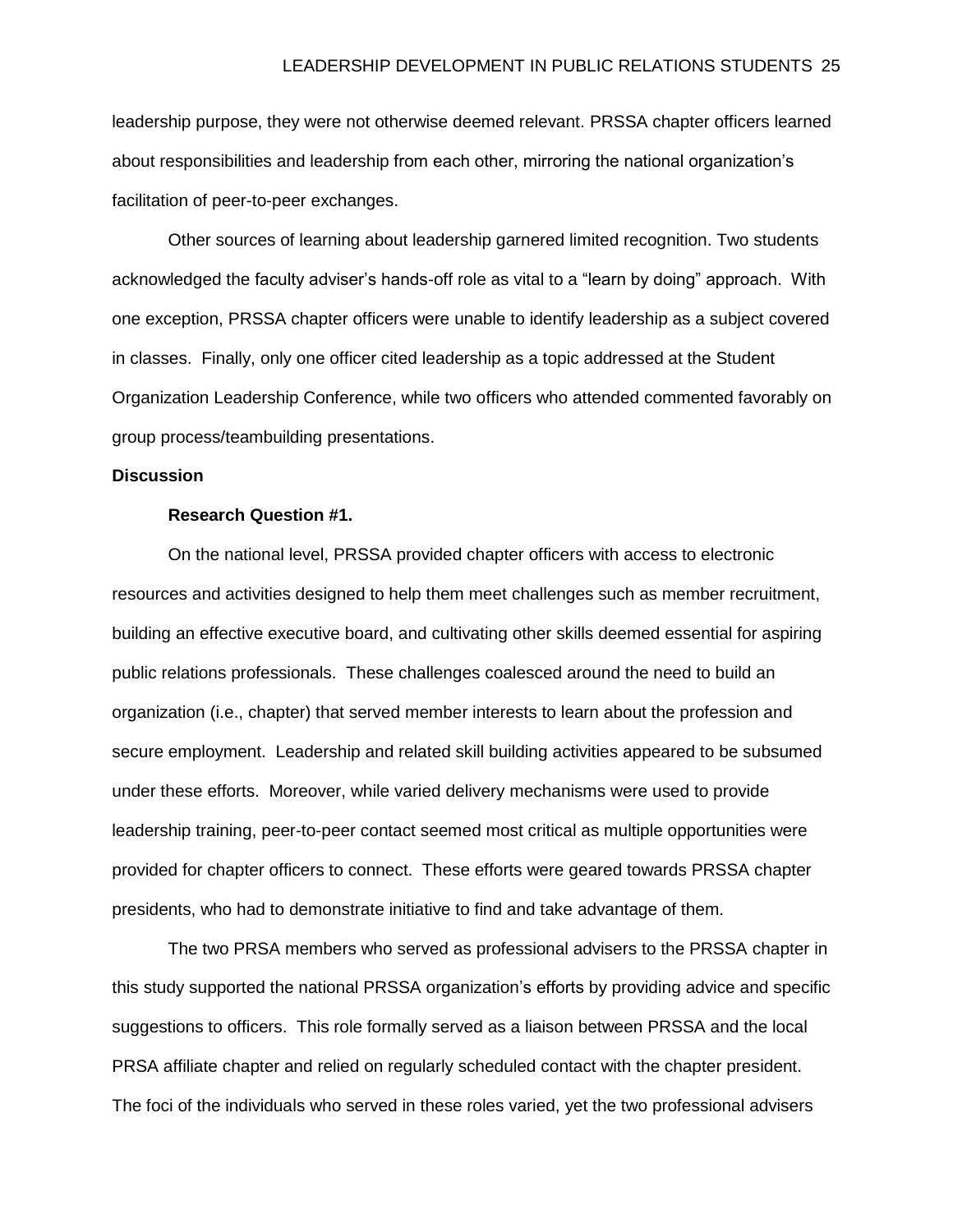offered definitions of leadership that echoed what was proffered by the national PRSSA organization and illuminated similar student leadership competencies—despite receiving little formal preparation for their role from either the national PRSSA or PRSA organizations or their PRSA chapter.

PRSSA faculty advisers likewise neither sought nor received formal preparation. The current adviser and his predecessor, like their professional adviser counterparts, relied primarily on past experience and industry knowledge to advise the chapter's president on an as-needed basis. This ad hoc provision of advice contrasted with the bi-weekly phone calls between professional advisers and the chapter president. Yet given the two faculty advisers interacted with students in the classroom as well as in PRSSA and had academic training in public relations undoubtedly contributed to a perspective on student leadership that incorporated skill development and, more importantly, a broader recognition of how undergraduate competencies gained in different contexts contributed to the flowering of leadership in aspiring public relations professionals.

Leadership, however, was not a topic foremost in the thoughts, research, or classes taught by either faculty adviser. At best, leadership seemed to be a peripheral concern they associated with the demonstration of specific skills and aptitudes in a general fashion consistent with the portrayal of leadership in public relations education in the literature. Nonetheless, these faculty adviser perspectives echoed PRSSA and professional adviser reflections on leadership.

These differences in experience and orientation aside, PRSSA staff and PRSA professional and academic advisers who counseled students were guided by an educational philosophy that advocated "learn by doing" through which PRSSA chapter officers were encouraged to assume responsibility for completing necessary tasks. In the process, they were expected to take the initiative in attending to administrative and related matters, make mistakes, and learn from them. The advisers' guidance primarily focused on logistics and personnel issues related to managing a chapter executive board.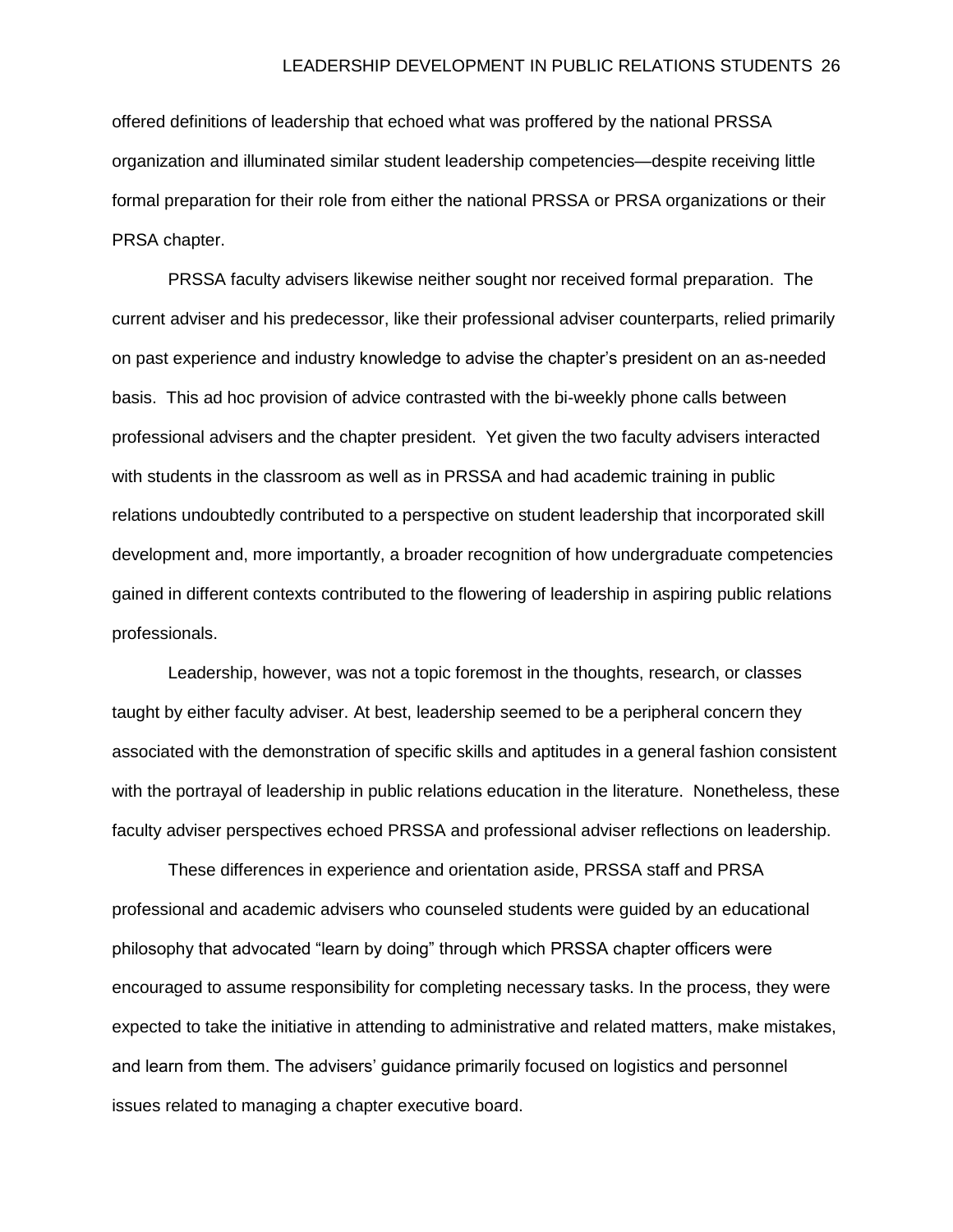#### LEADERSHIP DEVELOPMENT IN PUBLIC RELATIONS STUDENTS 27

PRSSA and PRSA representatives shared different perspectives on leadership in the student organization and profession. These observations nonetheless had core elements in common: that leaders in PRSSA and public relations acted in the best interests of the profession and fostered productive relationships with team members—characteristics that echo those deemed critical for public relations graduates in the report from The Commission on Public Relations Education (2006). Such leaders, moreover, were distinct from followers.

In short, PRSA and PRSSA representatives provided a range of advice and counsel through diverse channels the intent of which was to help PRSSA chapter officers meet the challenges of their respective roles. In turn, these industry professionals observed leadership development in the students included in this study.

#### **Research Question #2.**

In general, leadership was not a subject that PRSSA chapter officers interviewed for this study were able to identify explicitly in courses or other training although some noted related information and insight. They also seemed to have paid little attention to electronic resources provided by PRSSA; in fact, the handful of students who attended optional events sponsored by the national PRSSA organization largely panned their contribution to learning and skill development related to their officer roles.

The student participants in this study nonetheless reported that through their chapter officer experience they cultivated skills and aptitudes associated with leadership. These included public speaking, networking, time management, personal planning, and organization outcomes consistent with those identified in research.

More importantly, PRSSA chapter officers individually and collectively adopted a leadership purpose grounded in guiding fellow students in efforts to enter the public relations profession. Learning about different environments in which public relations professionals work, making contacts, and identifying internship and job opportunities was deemed fundamental. Chapter officers thus took advantage of national PRSSA events, activities held by their local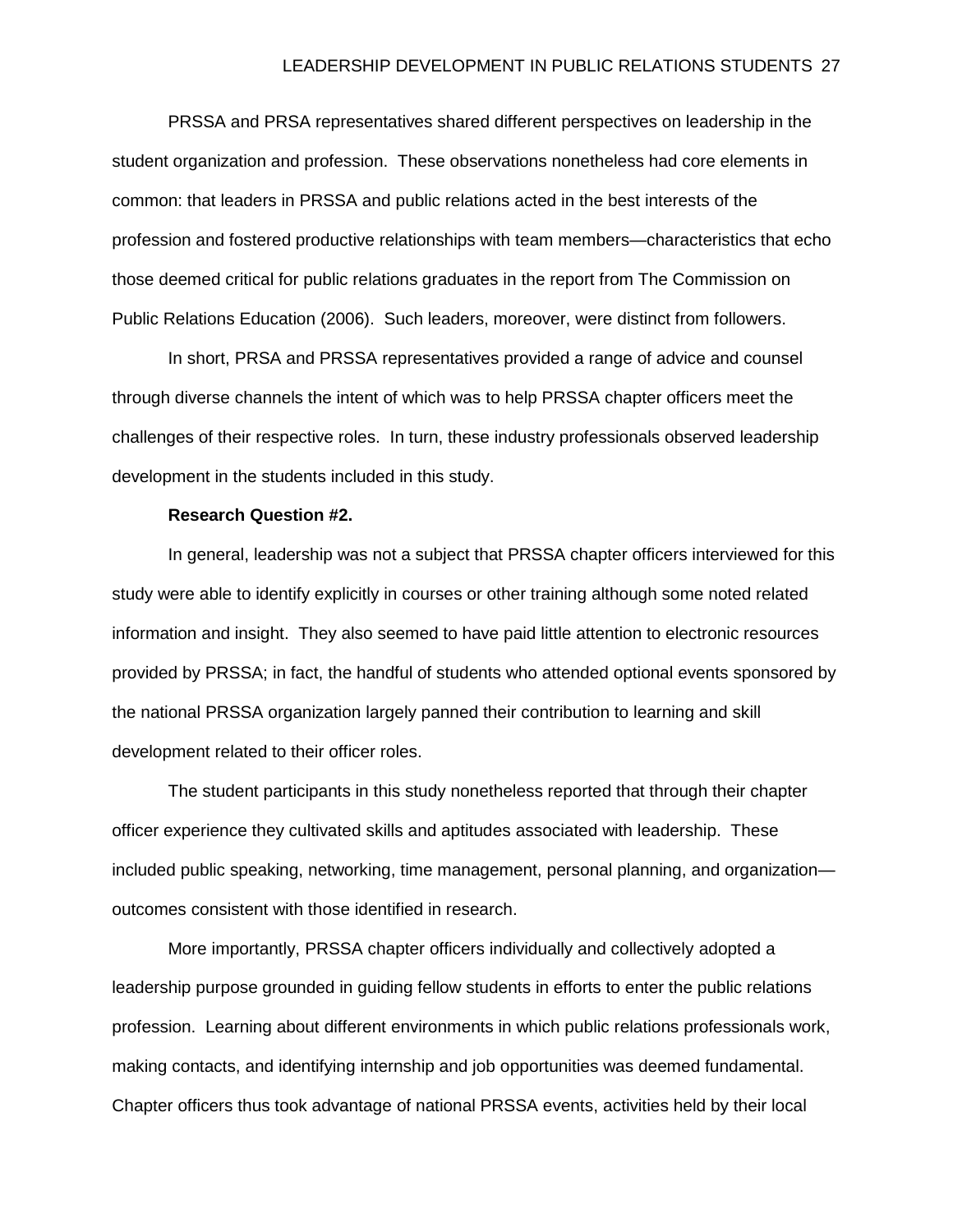PRSA chapter, and events they planned and promoted, to build a necessary base of knowledge and experience that they applied in their own work as well as to fulfill chapter responsibilities.

Student comments on leadership also cited the importance of skills in group dynamics, team building, and communication, which also partially echoed sentiments expressed by PRSA and PRSSA representatives. In this fundamental sense, despite what students perceived they learned from organization representatives and resources, they seemed to have derived from their experience a sense of PRSSA leader qualities and behaviors. The students' informal learning and interpretation of experiences, a by-product of facilitated interaction with officers at other chapters as well as observation of predecessors, played a key role. In turn, two officers, the current chapter president and the immediate past president, served as critical resources for peer learning and skill development related to leadership among other officers—and by extension, members.

In summary, PRSSA chapter officers learned primarily about leadership from peers as opposed to other resources which nonetheless played a vital role in helping them to cultivate the knowledge, insight, and confidence to fulfill what they identified as their primary leadership purpose—to advise and guide fellow students on matters related to the public relations profession. In this sense, their approach to leadership echoed comments by PRSA and PRSSA representatives with whom they worked.

# **Implications**

This study's findings have implications for two topics of interest to public relations practitioners and scholars. They are leadership development in PRSSA and professional skills/leadership development in public relations practice.

Regarding leadership development in PRSSA, chapter officers polished or acquired communications and teambuilding skills and demonstrated aptitudes for advising fellow students that fueled the leadership development they experienced while filling specific officer roles during the study's timeframe. Their individual and collective evolution served personal aims in terms of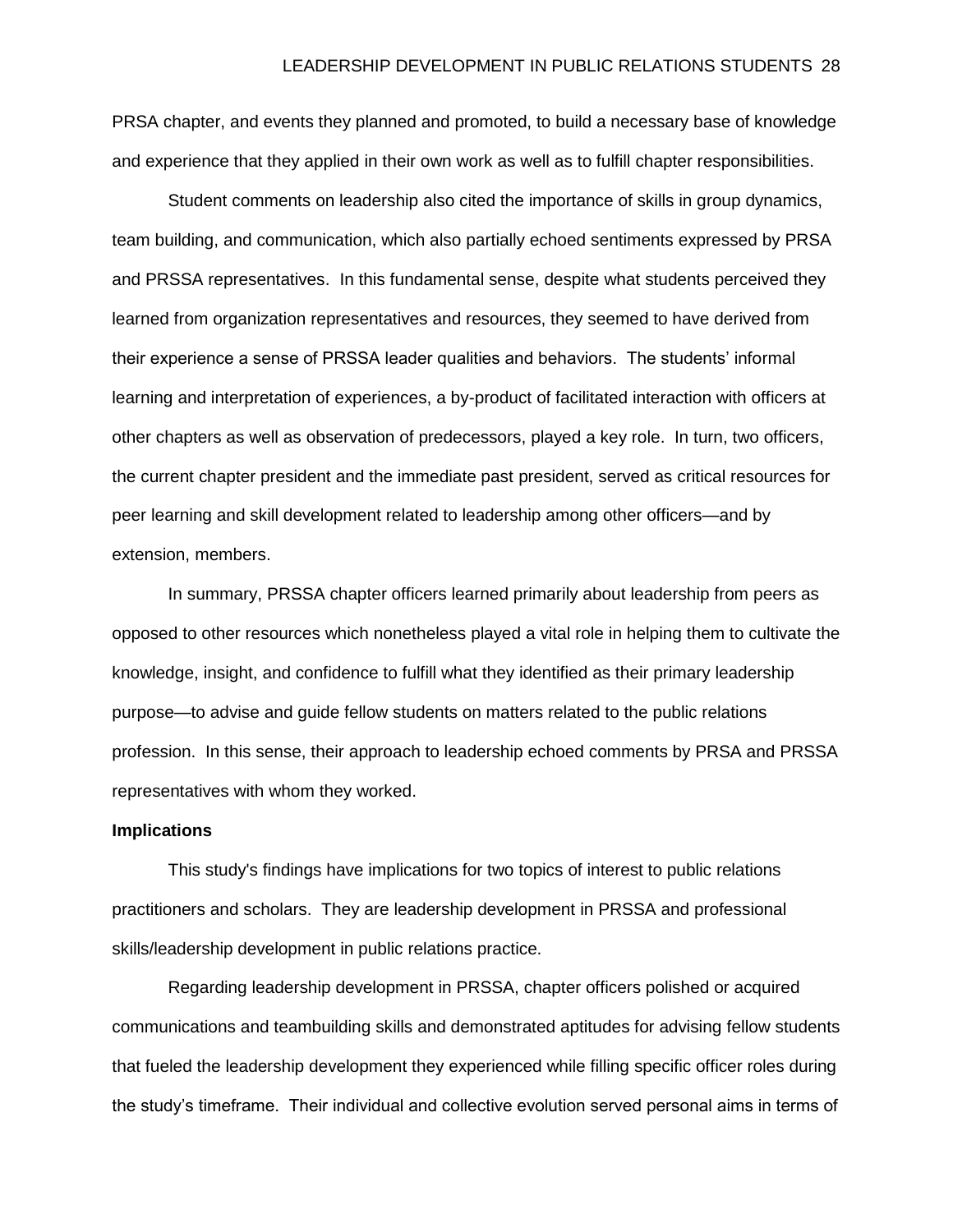learning more about the public relations profession and launching careers in it. Moreover, these emerging leadership skills served specific chapter and some broader PRSSA/PRSA purposes.

PRSSA chapter officers' orientation towards members and heartfelt desire to support their professional development seemed akin to the servant leadership model. That is, their individual and collective focus seemed more geared to others rather than themselves, with a commitment to the growth of people and building community foremost in their words and actions throughout the study timeframe. In other words, PRSSA chapter officers above all served as stewards to members, operating in service, rather than in control, of them (Block, 1993; Greenleaf, 2002).

PRSSA's intent, like other professional organizations that sponsor university-based chapters, is to help prepare student participants for careers (Pohl & Butler, 1994; Pritchard, Filak, & Beach, 2006; "What is PRSSA?," 2009). An assessment of PRSSA officer leadership development thus must extend its potential relevance beyond the university setting. That is, the extent to which student leadership development might inform specific attitudes and behaviors identified in the literature as critical for leadership in public relations needs to be explored.

The definition of excellent leadership in public relations (Meng, Berger, & Gower, 2009) allows certain key common threads to emerge and helps provide this bridge between student and professional worlds. These scholars highlighted in their definition the importance for public relations leaders to develop team leadership skills, facilitate relationships, and contribute to the success of organizations that retain their services. In these senses, there seems to be much in common between the practices and attitudes of PRSSA student officers and those deemed critical for leadership among senior-level practitioners. Similarly, the very nature of a studentrun PRSSA chapter and national organization is grounded in active participation by undergraduates in the organization's strategic decision making processes. In this sense as well, therefore, PRSSA chapter leaders gained insight into a conception of leadership consistent with recommendations of the "Public Relations for the 21st Century: The Professional Bond"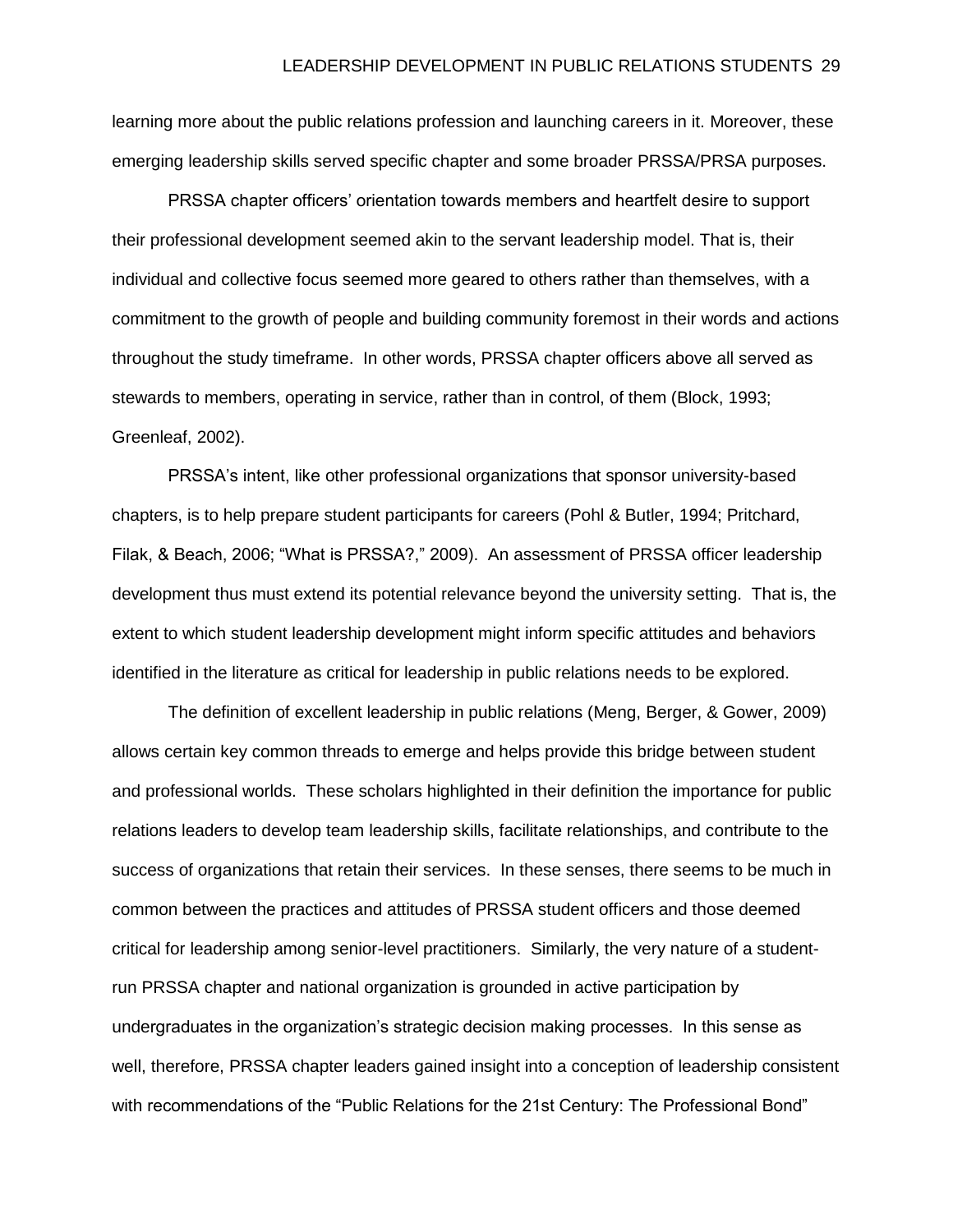report (Commission on Public Relations, 2006)—which in turn apparently were designed to serve as a touchstone for practitioners reaching the culmination of their careers.

Finally, the existence of leadership skills among future practitioners in terms of a commitment to and advocacy for the profession should comfort organizations seeking new, dedicated talent. Their challenge is to make explicit the focus on leadership as a critical competency for fulfilling the mandate of the public relations function as counselors to senior organizational leaders. Observations and interviews in this study highlighted a student focus on media relations, event planning, team building, and related skill development—vital starting points for aspiring public relations professionals, but a far cry from the strategic orientation and advisory role integral to excellent leadership. The realization of leadership potential among these new students thus requires an image of the bigger, longer term goal of the public relations profession, which can help elevate the standing of individual practitioners within the realm of organizational politics and as well as the overall status of the profession.

#### **References**

- Aldoory, L. (1998). The language of leadership for female public relations professionals. *Journal of Public Relations Research*, *10*(2), 73-101.
- Aldoory, L., & Toth, E.L. (2004). Leadership and gender in public relations: Perceived effectiveness of transformational and transactional leadership styles. *Journal of Public Relations Research*, *16*(2), 157-183.
- Andrews, L.A. (2007). *Should you join PRSSA? Public relations undergraduate students' perceptions of the benefits of participating in professional student organizations through the organizational assimilation theory in preparation of entering the professional workforce*. Unpublished master's thesis. Kent State University.
- Berger, B.K. (2005). Power over, power with, and power to relations: Critical reflections on public relations, the dominant coalitions, and activism. *Journal of Public Relations Research*, *17*(1), 5-27.
- Berger, B.K. (2009). *In search of leadership in public relations*. Retrieved March 29, 2010, from [http://www.instituteforpr.org/digest\\_entry/in\\_search\\_of\\_leadership\\_in\\_public\\_relations/.](http://www.instituteforpr.org/digest_entry/in_search_of_leadership_in_public_relations/)
- Berger, B.K., Meng, J., & Heyman, W. (2009). *Role modeling in public relations: The influence*  of role models and mentors on leadership beliefs and qualities. Paper presented at 12<sup>th</sup> International Public Relations Research Conference, Miami, Florida.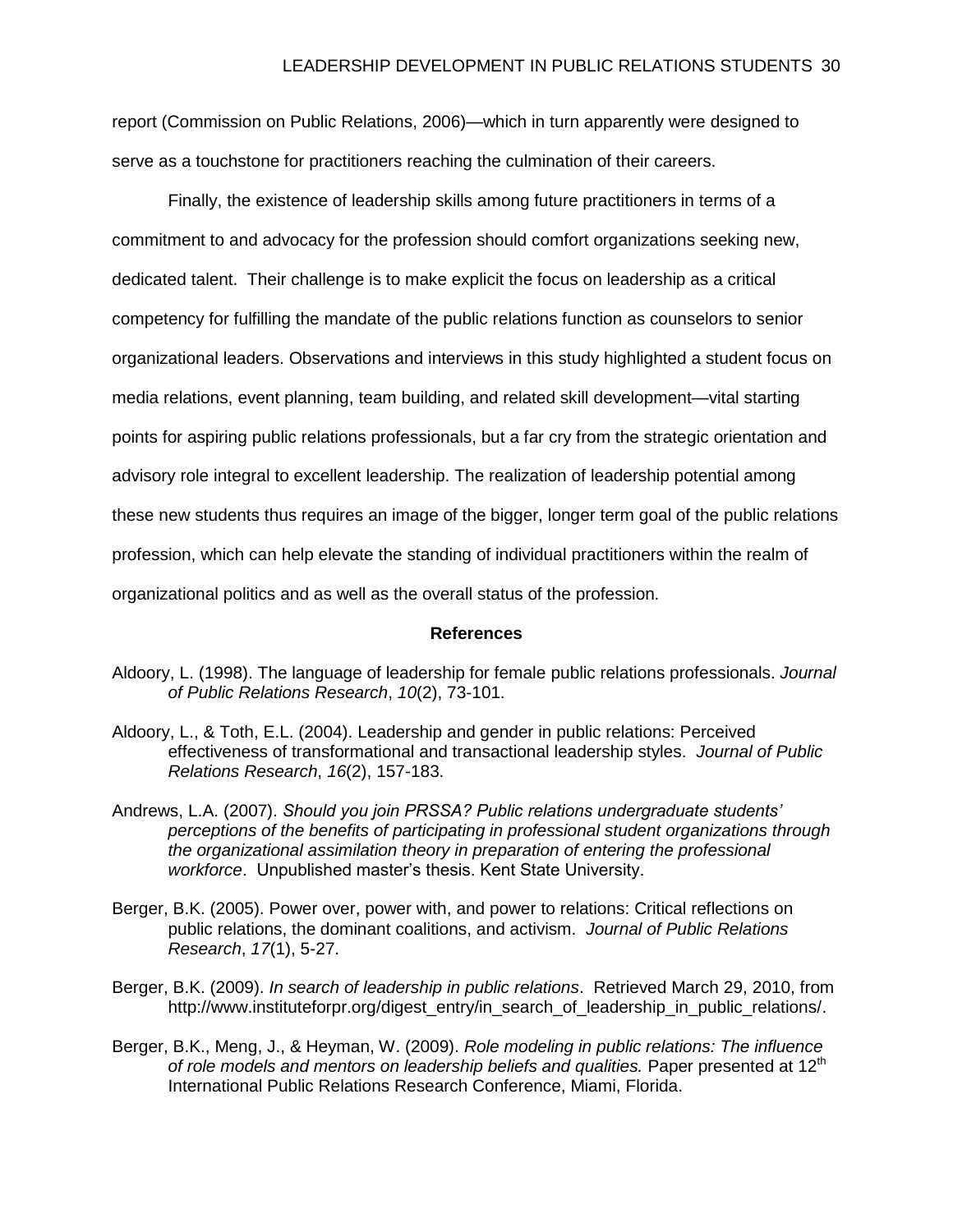- Berger, B.K., & Reber, B.H. (2006). *Gaining influence in public relations: The role of resistance in practice*. Mahwah, NJ: Lawrence Erlbaum Associates.
- Berger, B.K., Reber, B.H., & Heyman, W.C. (2007). You can't homogenize success in communication management: PR leaders take diverse paths to the top. *International Journal of Strategic Communication*, *1*(1), 53-71.

Block, P. (1993). *Stewardship*. San Francisco, CA: Berrett-Koehler Publishers.

- Boruvka, K. (2005). *The Ball State public relations student society of America mentoring program*. Unpublished undergraduate honors thesis, Ball State University. Retrieved June 7, 2010, from [http://www.bsu.edu/libraries/virtualpress/student/honorstheses/pdfs/B66\\_2005BoruvkaK](http://www.bsu.edu/libraries/virtualpress/student/honorstheses/pdfs/B66_2005BoruvkaKathryn.pdf) [athryn.pdf.](http://www.bsu.edu/libraries/virtualpress/student/honorstheses/pdfs/B66_2005BoruvkaKathryn.pdf)
- Bush, L. (2009). Student public relations agencies: A qualitative study of the pedagogical benefits, risks, and a framework for success. *Journalism & Mass Communication Educator*, *64*(1), 27-38.
- Chapter Handbook 2010-2011. Retrieved November 1, 2010, from [http://www.prssa.org/resources/chapters.aspx.](http://www.prssa.org/resources/chapters.aspx)
- Choi, J., & Choi, Y. (2009). Behavioral dimensions of public relations leadership in organizations*. Journal of Communication Management*, *13*(4), 292-309.
- Commission on Public Relations Education (1999). *Public relations education for the 21st century: A port of entry*. New York, NY: Public Relations Society of America. Retrieved March 28, 2010, from [http://www.prsa.org/SearchResults/download/6I-](http://www.prsa.org/SearchResults/download/6I-1999/0/A_Port_of_Entry_Public_Relations_Education_for_the)[1999/0/A\\_Port\\_of\\_Entry\\_Public\\_Relations\\_Education\\_for\\_the.](http://www.prsa.org/SearchResults/download/6I-1999/0/A_Port_of_Entry_Public_Relations_Education_for_the)
- Commission on Public Relations Education (2006). *Public relations education for the 21st century: The professional bond.* New York, NY: The Commission on Public Relations Education*.* Retrieved November 9, 2009, from [http://www.commpred.org/\\_uploads/report2-full.pdf.](http://www.commpred.org/_uploads/report2-full.pdf)
- Eisenhardt, K.M. (1989). Building theories from case study research. *Academy of Management Review*, *14*(4), 532-550.
- Greenleaf, R.K., Spears, L.C., & Covey, S.R. (2002). *Servant leadership: A journey into the nature of legitimate power and greatness*. Mahwah, NJ: Paulist Press.
- Grunig, J. E. (Ed.). (1992). *Excellence in public relations and communication management*. Hillsdale, NJ: Lawrence Erlbaum.
- Jin, Y. (2010). Emotional leadership as a key dimension of public relations leadership: A national survey of public relations leaders. *Journal of Public Relations Research*, *22*(2), 159-181.
- Louallen, L.K., & Riechert, B.P. (2005). *Measuring the climate of public relations majors*. Unpublished research paper, University of Tennessee. Retrieved June 7, 2010, from [http://diglib.lib.utk.edu/oailinks/honors/uht00018.pdf.](http://diglib.lib.utk.edu/oailinks/honors/uht00018.pdf)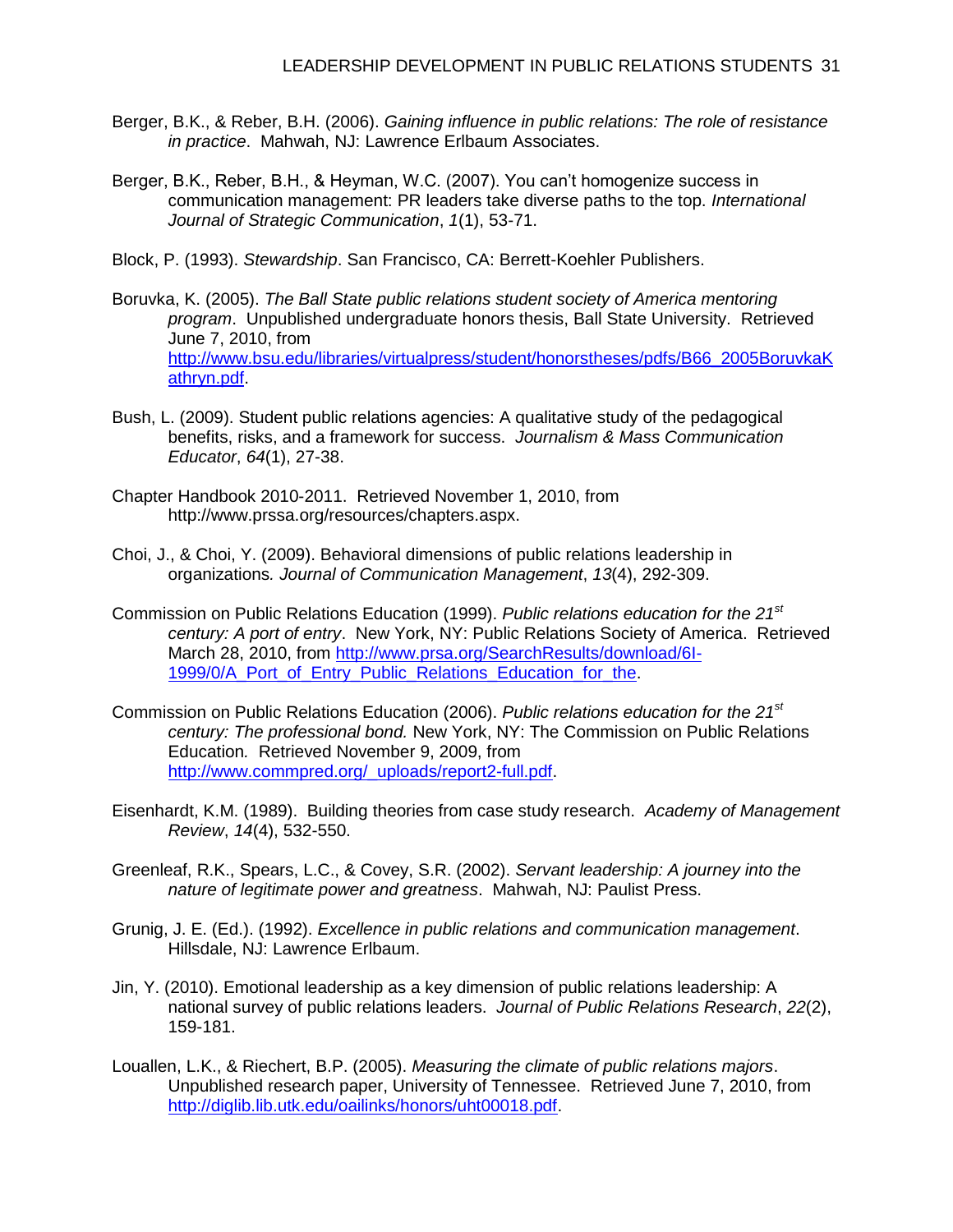- Meng, J. (2009). *Excellent leadership in public relations: An application of multiple-group confirmatory factor analysis models in assessing cross-national measurement invariance*. Unpublished doctoral dissertation, University of Alabama.
- Meng, J., Berger, B., & Gower, K. (2009). *Excellent leadership in public relations: An integrating conceptual framework.* Paper presented at the Annual Meeting of the International Communication Association, Chicago, Illinois.
- Meng, J., & Heyman, W.C. (2008). *Measuring excellent leadership in public relations: A secondorder factor model in the dimension of self-dynamics.* Retrieved March 29, 2010, from <http://www.instituteforpr.org/files/uploads/MeasureExcellentLeadershipPR.pdf>
- Merriam, S.B. (1988). *Case study research in education*. San Francisco, CA: Jossey-Bass Publishers.
- Merriam, S.B. (1998). *Qualitative research and case study applications in education*. San Francisco, CA: Jossey-Bass Publishers.
- Nadler, M.K. (1997). The value of student organizations and the role of faculty advisers. *Journalism & Mass Communication Educator*, *52*(1), 16-25.
- Neff, B.D. (2002). Integrating leadership processes: Redefining the principles course. *Public Relations Review*, *28*, 137-147.
- Neff, B.D. (2008). Comparison of outcome variables for public relations majors: An integrated communication perspective. *Business Research Yearbook*, *15*, 62-67.
- Neff, B.D., Walker, G., Smith, M.F., & Creedon, P.J. (1999). Outcomes desired by practitioners and academics. *Public Relations Review*, *25*(1), 29-44.
- Pohl, G.M., & Butler, J.M. (1994). *Public relations in action: A view of the benefits of student membership in pre-professional organizations.* Paper presented to the Experiential Learning Division of the Speech Communication Association at the National Convention, New Orleans, Louisiana.
- Pritchard, R.S., Filak, V.F., & Beach, L.L. (2006). Predicting enjoyment, attachment and engagement in PRSSA: An examination of motivation and psychological needsatisfaction. *Communication Monograph*, *69*, 1-4.
- PRSSA 2010 leadership rally agenda (2010). Retrieved February 18, 2011, from [http://www.prssa.org/events/past/Rally/2010/PRSSA\\_2010\\_Leadership\\_Rally\\_Agenda.p](http://www.prssa.org/events/past/Rally/2010/PRSSA_2010_Leadership_Rally_Agenda.pdf) [df.](http://www.prssa.org/events/past/Rally/2010/PRSSA_2010_Leadership_Rally_Agenda.pdf)
- PRSSA 2010 leadership rally best practice sharing (2010). Retrieved February 18, 2011, from http://www.prssa.org/ lo382974tw/574.pdf.
- Sallot, L.M., Cameron, G., & Weaver-Lariscy, R.A. (1998). PR educators and practitioners identify professional standards. *Journalism & Mass Communication Educator*, *53*(2), 19- 30.
- Schoch, K.S. (1983). Professional unity in public relations organizations. *Public Relations*